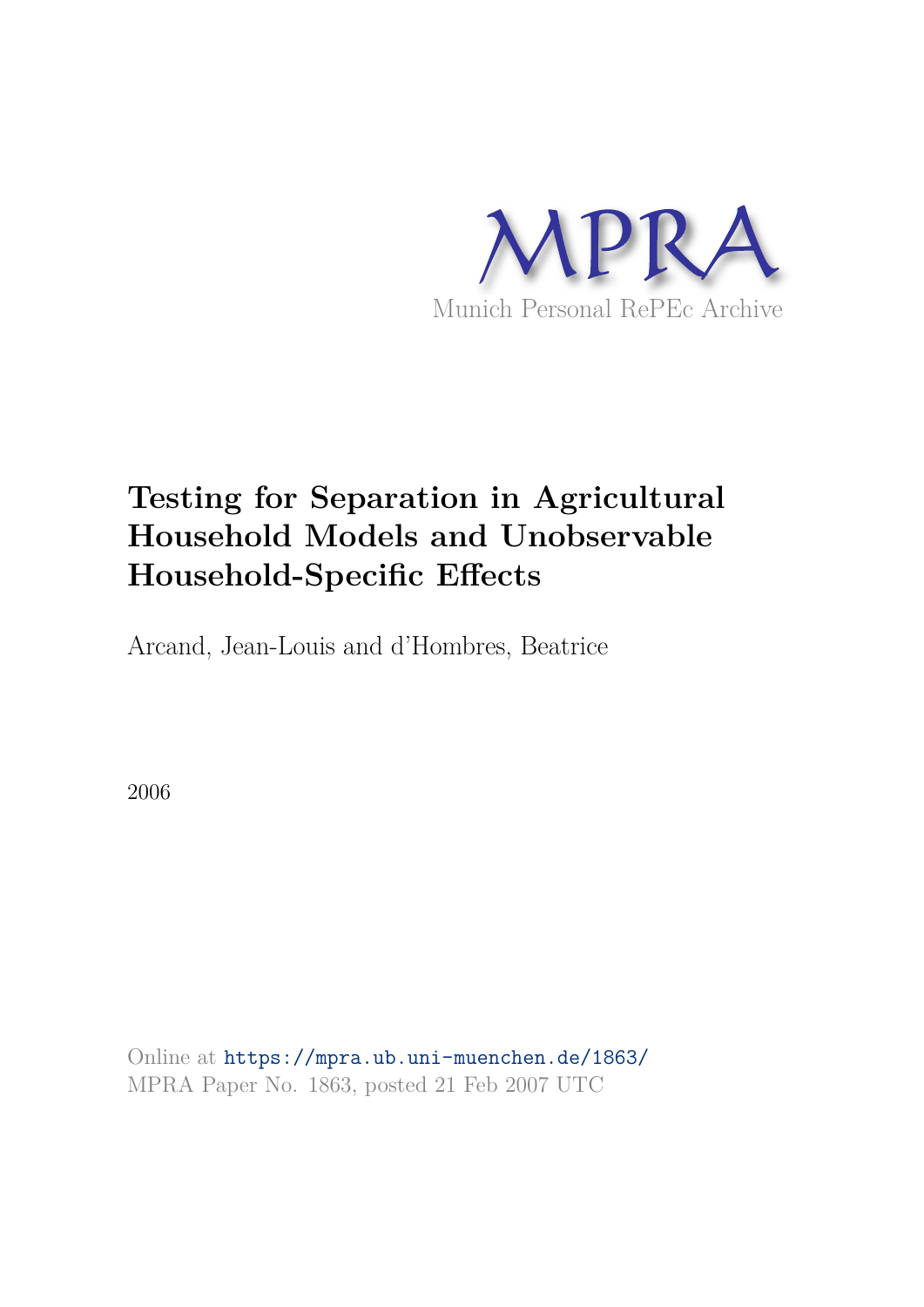## Testing for Separation in Agricultural Household Models and Unobservable Household-Specific Effects

August 28, 2006

#### Abstract

When market structure is complete, factor demands by households will be independent of their characteristics, and households will take their production decisions as if they were profit-maximizing firms. This observation constitutes the basis for one of the most popular empirical tests for complete markets, commonly known as the "separation" hypothesis. In this paper, we show that all existing tests for separation using panel data are potentially biased towards rejecting the null-hypothesis of complete markets, because of the failure to adequately control for unobservable individual effects. Since the variable on which the test for separation is based cannot be identifed in most panel datasets following the usual covariance transformations, and is likely to be correlated with the household-specific effect, neither the within nor the variance-components procedures are able to solve the problem. We show that the Hausman-Taylor 1981 estimator, in which the impact of covariates that are invariant along one dimension of a panel can be identifed through the use of covariance transformations of other included variables that are orthogonal to the household-specific effects as instruments, provides a simple solution. Our approach is applied to a rich Tunisian dataset in which separation -and thus the null of complete markets- is strongly rejected using the standard approach, but is not rejected once correlated unobservable household-specific effects are controlled for using the Hausman-Taylor instrument set.

Keywords: panel data, household-specific effects, household models, testing for incomplete markets, development microeconomics, Tunisia.

JEL: O120, C230, D130, D520.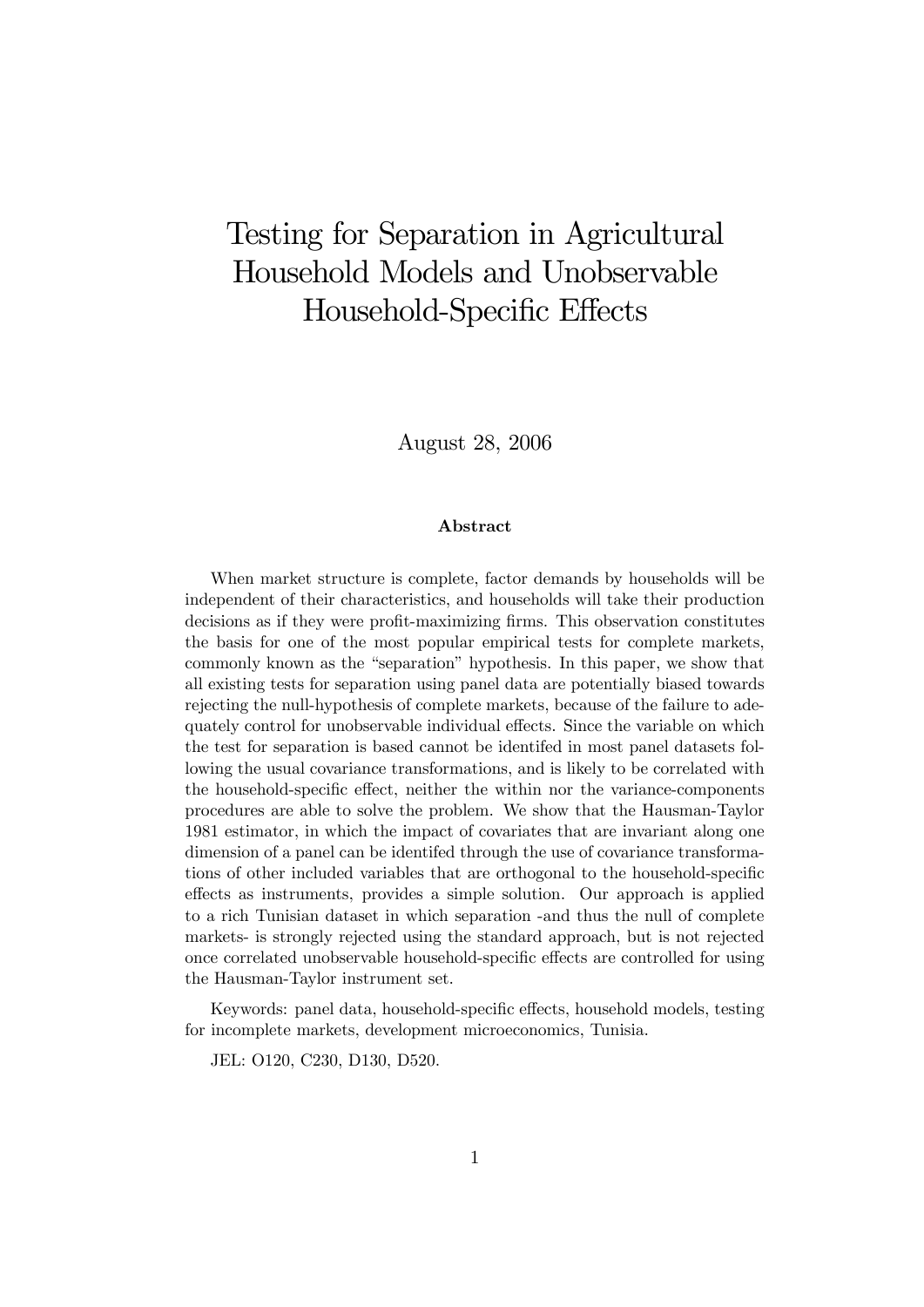One of the most widely-used empirical tests for the presence of market imperfections in developing countries is provided by the so-called "separation" hypothesis. Numerous papers, including the seminal article by Benjamin (1992), have tested the hypothesis that factor demands on a given plot of land will be independent of household characteristics, when market structure is (almost) complete. The early litterature is well summarized in Singh, Squire, and Strauss (1986), while Udry (1996a) covers the more recent literature as well as providing two careful applications to African data.

Separation implies that the marginal productivity of inputs will be a function solely of plot characteristics and prices, and that households take their production decisions as if they were profit-maximizing firms. In contrast, when factor demands are a function of household characteristics, marginal productivities are not equated across households and production is inefficient.

The purpose of this article is to demonstrate that: (i) in most cases, the standard test for separation using panel data is biased towards rejecting the null-hypothesis of complete markets because of a problem of unobservable household-specific effects; (ii) the usual covariance transformations performed on panel data cannot solve this problem; but (iii) the Hausman and Taylor (1981) estimator can. We show, using a rich plot-level Tunisian dataset, that the null-hypothesis of complete markets is rejected using the standard approach, while it is not once correlated household-specific, time-varying effects are controlled for using the Hausman-Taylor estimator.

In a plot-level version of the test for separation, the equation being estimated on agronomic data is given by:

$$
(1) \tYiht = Xiht \alpha + Zht \beta + \varepsiloniht,
$$

where  $Y_{iht}$  is total labor usage (i.e., family and hired labor) on plot i, cultivated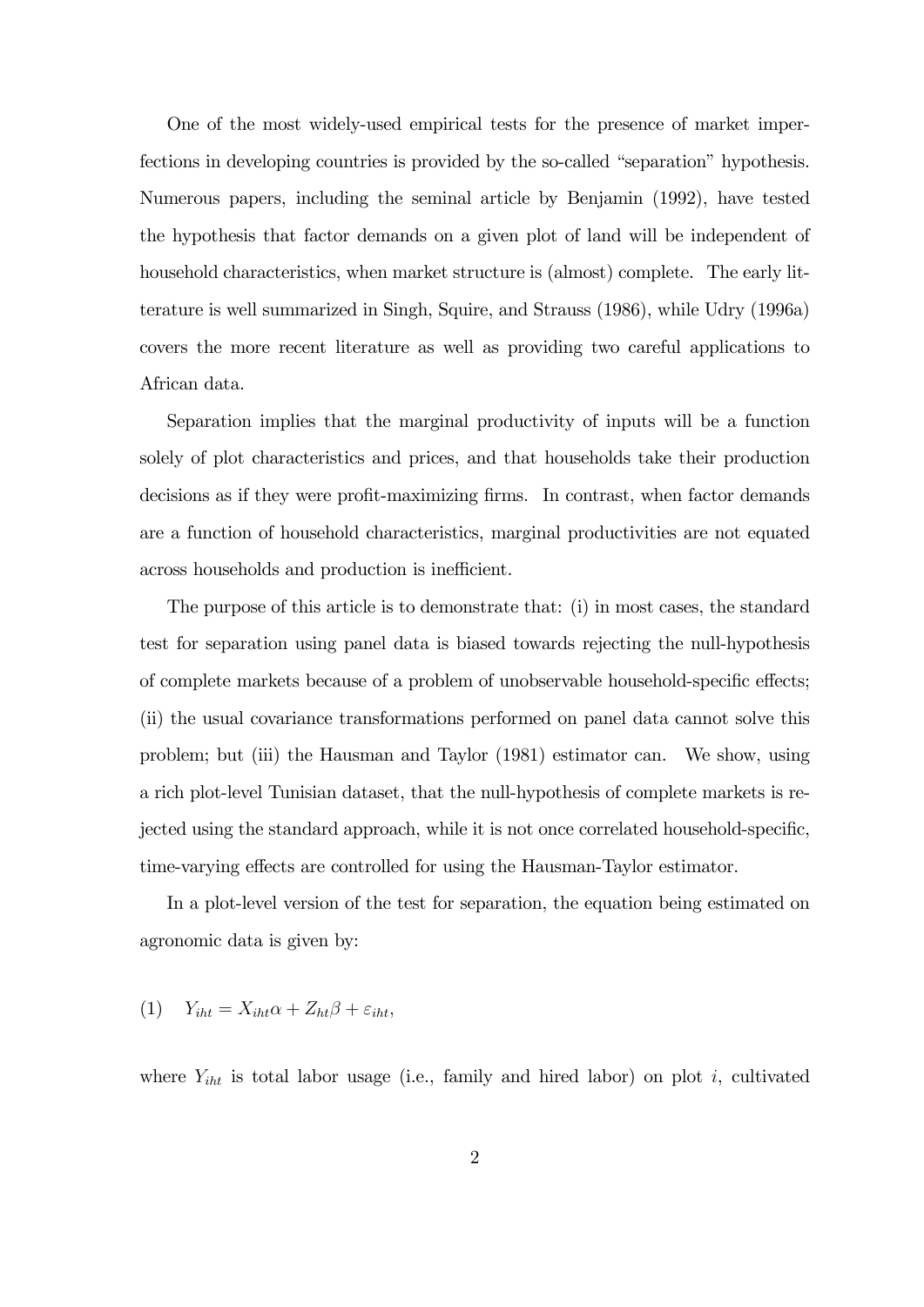by household h, at time t,  $X_{iht}$  is a matrix of plot characteristics,  $Z_{ht}$  is a matrix of household characteristics, and  $\varepsilon_{iht}$  is a disturbance term that satisfies the usual Gauss-Markov assumptions. Separation is then associated with a simple F-test on the exclusion restriction that  $\beta = 0$ . In the common expression of the test for separation (Benjamin 1992),  $Z_{ht}$  is household size.

The main problem associated with this procedure is that the disturbance term  $\varepsilon_{iht}$  can be decomposed into a nested error component structure given by:

$$
(2) \quad \varepsilon_{iht} = \mu_t + \lambda_h + \lambda_{ht} + \eta_{iht},
$$

where  $\mu_t$  is a shock common to all plots and households at time t,  $\lambda_h$  is a time-invariant household effect,  $\lambda_{ht}$  is a household-time effect, and  $\eta_{iht}$  is a disturbance term that satisfies the usual assumptions (see Baltagi, Song and Jung  $2001$ ).<sup>1</sup> In most plotlevel datasets used in the literature, each household cultivates several plots. This is a standard panel data framework, with one dimension being given by plots, the second by households, and the third by time. Although  $\lambda_h$  can be accounted for by a "within" procedure which transforms variables into deviations with respect to their household-specific means (over all time periods), there remains  $\lambda_{ht}$ . Since it is probable that  $\lambda_{ht}$  is correlated with  $Z_{ht}$ , the least-squares estimate of  $\beta$ , even after the standard "within" transformation, will be biased with, in the scalar case:

(3) 
$$
\text{plim}\,\hat{\beta}_w = \beta + \frac{\text{cov}[\lambda_{ht}, \hat{e}_{iht}]}{\sigma_e^2},
$$

where  $\sigma_e^2$  is the variance of the residual  $\hat{e}_{iht}$  from the auxiliary "within" regression of household size on  $X_{iht}$  (see Hsiao 1986, p. 64, equation  $(3.9.3)$ ).<sup>2</sup> If  $cov[\lambda_{ht}, \hat{e}_{iht}] \neq 0$ , as is likely in the context of what is essentially a labor demand equation, then all standard tests of separation are biased towards rejecting the null-hypothesis of complete markets, when the "true" value of  $\beta$  is zero. One may therefore reject the null not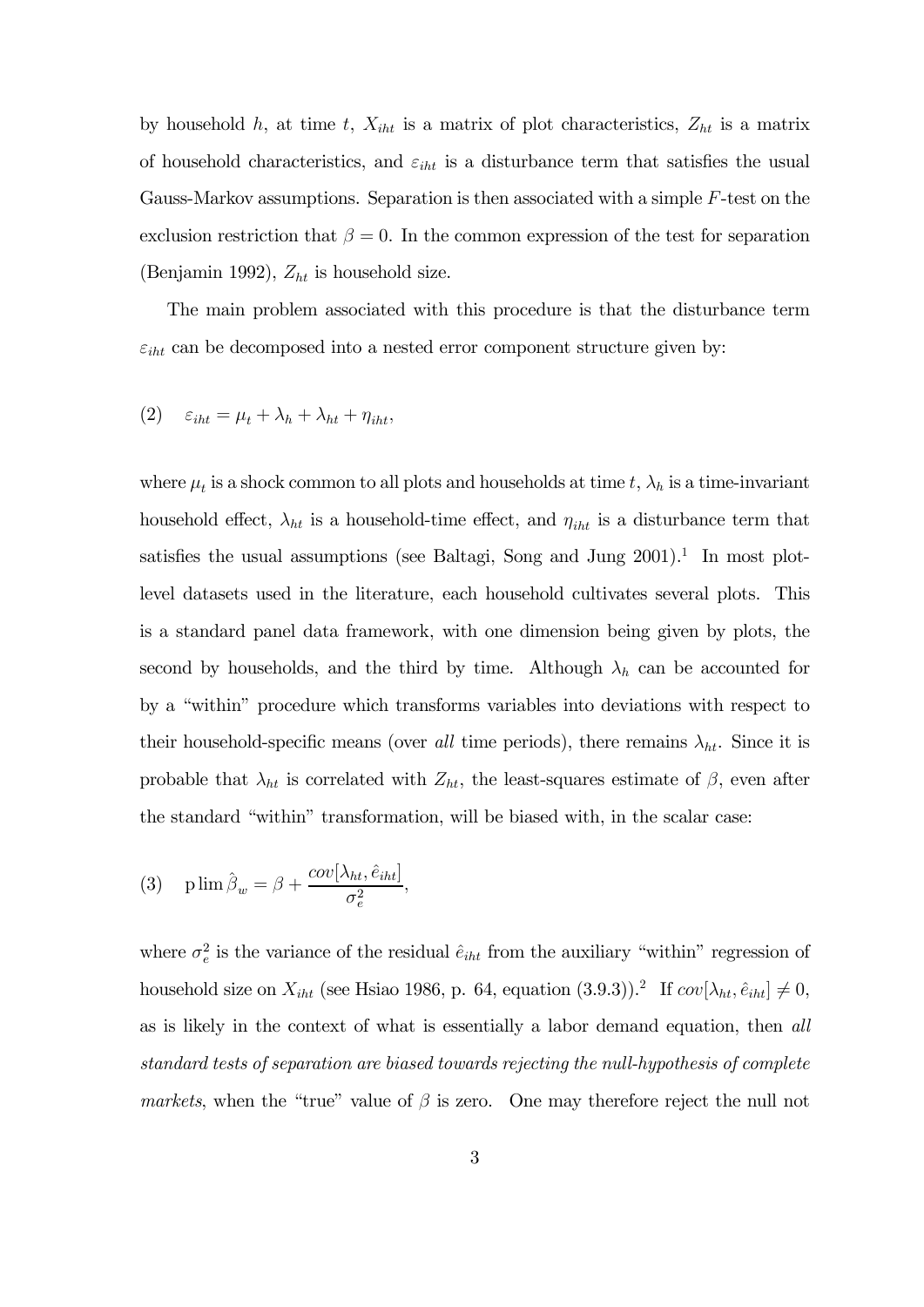because market structure is necessarily incomplete, but simply because of a banal problem of unobservable heterogeneity. Another way of putting this is that, in the standard test, the rejection of separation is conditional on the maintained identifying assumption that  $\lambda_{ht}$  is the same across all households at a given time t. It is very likely that this assumption is violated.

The usual econometric response to a problem of unobservable individual heterogeneity in panel data is to apply one of the standard covariance transformations, such as the "within" procedure. Here, this would involve expressing all variables as deviations with respect to their household-specific means, at a given t. While, under the assumption of exogeneity, this does allow one to recover unbiased estimates of  $\alpha$ , it has the regrettable side-effect of eliminating the variable(s) upon which the test for separation is based since, when one sweeps out  $\lambda_{ht}$ , one also sweeps out  $Z_{ht}$ . Since it is highly likely that  $\lambda_{ht}$  is not orthogonal to  $Z_{ht}$ , random effects are not an answer, as they too will yield biased estimates of  $\beta$ .

Moreover, standard instrumental variables procedures, in which one would simply instrument for  $Z_{ht}$ , are not usually implementable. This is because admissible exogenous instruments that would be correlated with  $Z_{ht}$  but are orthogonal to  $\lambda_{ht}$ are usually not available or, if they are, should probably already be included in  $Z_{ht}$ for theoretical reasons.

The problem, which is similar in spirit to that of consistently estimating the returns to education using panel data when schooling is correlated with the individual effects, can be solved using the Hausman-Taylor (1981, henceforth, HT) instrumental variables estimator, which allows one to control for unobservable individual effects that are correlated with  $Z_{ht}$ , while allowing one to identify  $\beta$ .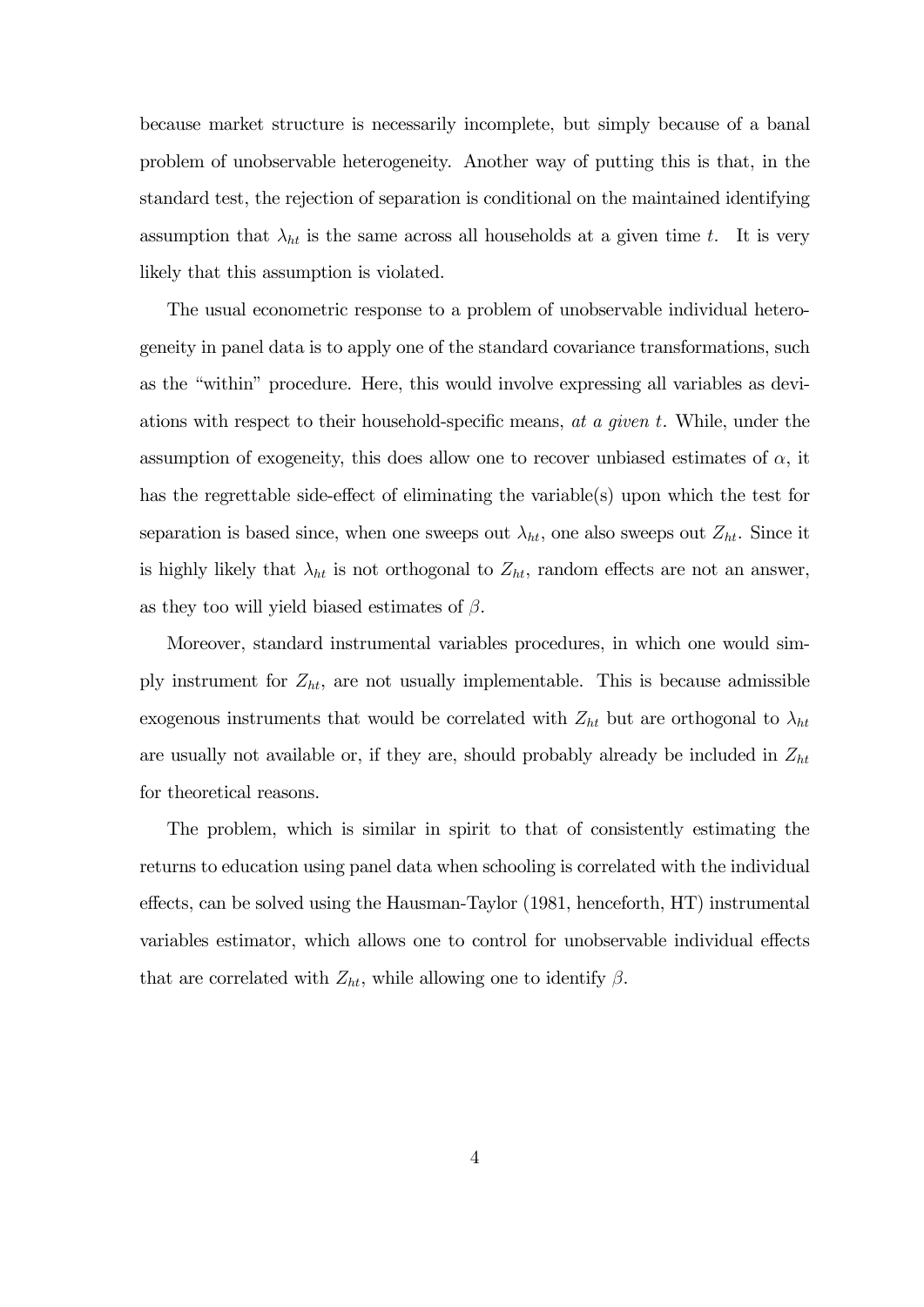### A simple household model

### The Pareto-optimal baseline

The following model is in part inspired by Udry (1996b). A useful primer on household models is provided by Bardhan and Udry (1999). There are two types of family members, men and women, and two types of hired labor, male and female. This corresponds to the situation in the Tunisian village that will be the object of our empirical analysis.

Consider a household, indexed by h, constituted by two members indexed by  $j =$  $M, F$ , that cultivates several plots of land, indexed by  $i = 1, ..., I_h$ . Individual j consumes a quantity  $c_k^j$  $\lambda_k^j$  of good  $k = 1, ..., K; c^j$  is therefore the  $1 \times K$  vector of private goods consumed by individual  $j$ , whereas total household consumption is given by the  $1 \times K$  vector  $c = c^M + c^F$ . Total labor supply of individual j is equal to  $L^j$ . Public goods produced within the household are given by Z. Preferences of individual j are given by:  $U^j = U^j(c^M, c^F, Z, L^M, L^F, \Omega)$ , where  $\Omega$  is a vector of household taste shifters such as household demographics or wealth. Consider a plot, indexed by  $i$ , that is cultivated in crop  $k$ . Then output on such a plot is given by  $q_i^k = F^k\left(L_i^M, L_i^F, H_i^M, H_i^F, A_i\right)$ , where  $A_i$  represents the characteristics of plot i, including plot size, soil type and irrigation status, and  $H_i^j$  $i^j\;(L_i^j$  $i)$  is hired (family) labor of sex  $j$  used on the plot. Using the notation in Udry (1996b), where the set of plots cultivated in crop k are denoted by  $P^k = \{i | \text{ crop } k \text{ is grown on plot } i\},\$ the total production of crop  $k$  by the household is given by:

(4) 
$$
q^k = \sum_{i \in P^k} q_i^k = \sum_{i \in P^k} F^k (L_i^M, L_i^F, H_i^M, H_i^F, A_i), k = 1, ..., K,
$$

and the  $1 \times K$  vector of outputs of all goods is given by  $q = (q^1, q^2, ..., q^k, ..., q^K)$ .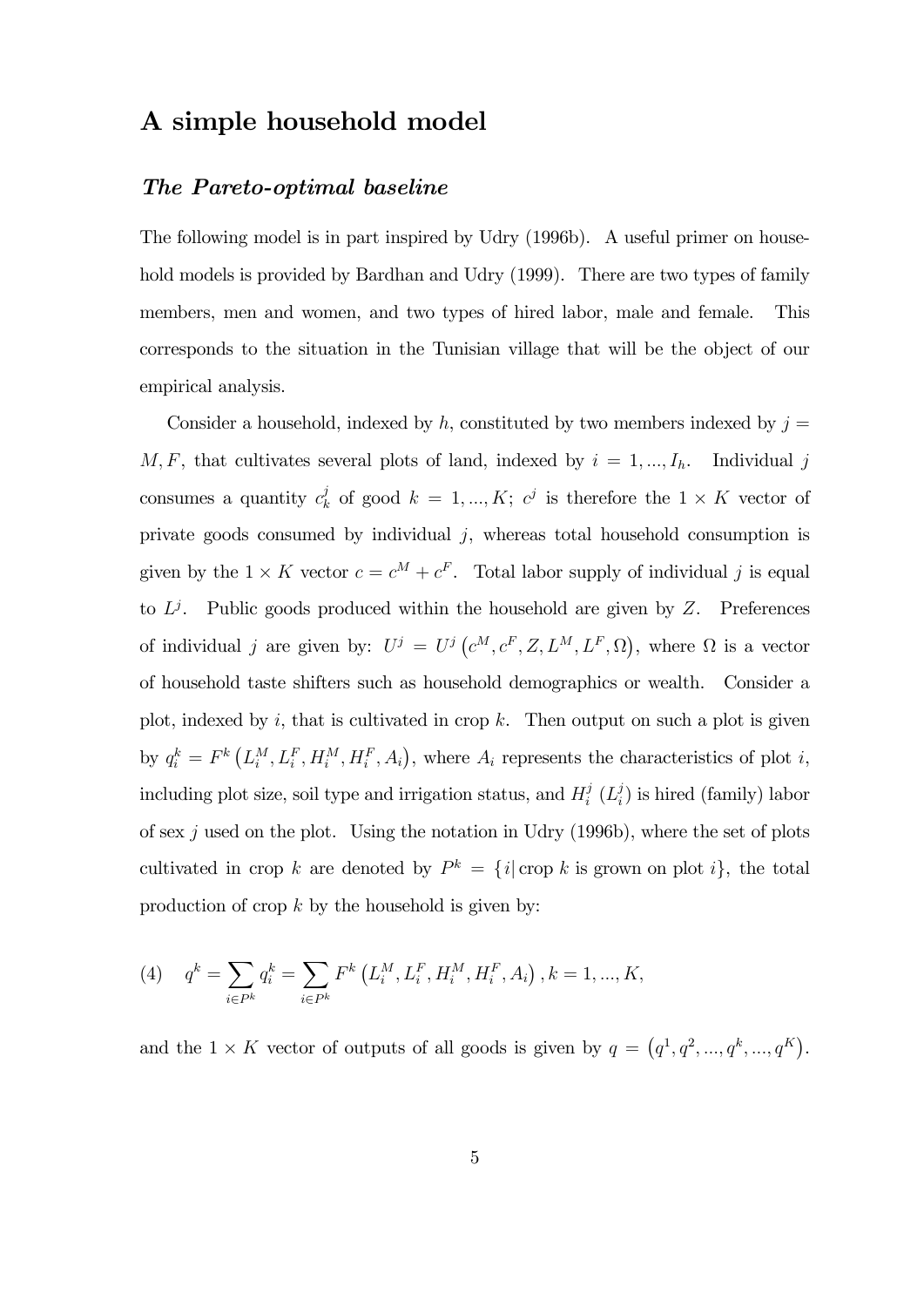Public good production within the household is given by:

$$
(5) \quad Z = Z\left(L_Z^M, L_Z^F\right).
$$

The time constraint of household member  $j$  is given by:

(6) 
$$
L^j = L_Z^j + \sum_i L_i^j + L_W^j, j = M, F,
$$

where  $L_W^j$  is household member's j labor supply on the labor market. Finally, letting  $p = (p^k, ..., p^K)$  denote the  $1 \times K$  vector of prices, the household's budget constraint is given by:

(7) 
$$
pc' \leqslant pq' - w^M \sum_i H_i^M - w^F \sum_i H_i^F + w^M L_W^M + w^F L_W^F + I
$$
,

where  $w^j$  denotes the wage rate paid to hired labor of sex j, and I is non-labor income. From the usual corollary to the First Theorem of Welfare Economics (see e.g. Varian 1978), and for any Pareto weight  $\lambda > 0$ , the intra-household allocation of resources will be Pareto-optimal as long as it solves the problem:

(8) 
$$
\max_{\{c,L,H,P^k\}} U^M + \lambda U^F \quad s.t. \quad (4), (5), (6) \text{ and } (7).
$$

Substituting the binding constraints  $((4),(5)$  and  $(6))$  into the objective function, and letting  $\mu$  denote the Lagrange multiplier associated with (7), the necessary first-order conditions (FOCs) are then given by:

$$
(9) \quad \frac{\partial U^M}{\partial c_k^j} + \lambda \frac{\partial U^F}{\partial c_k^j} - \mu p_k = 0,
$$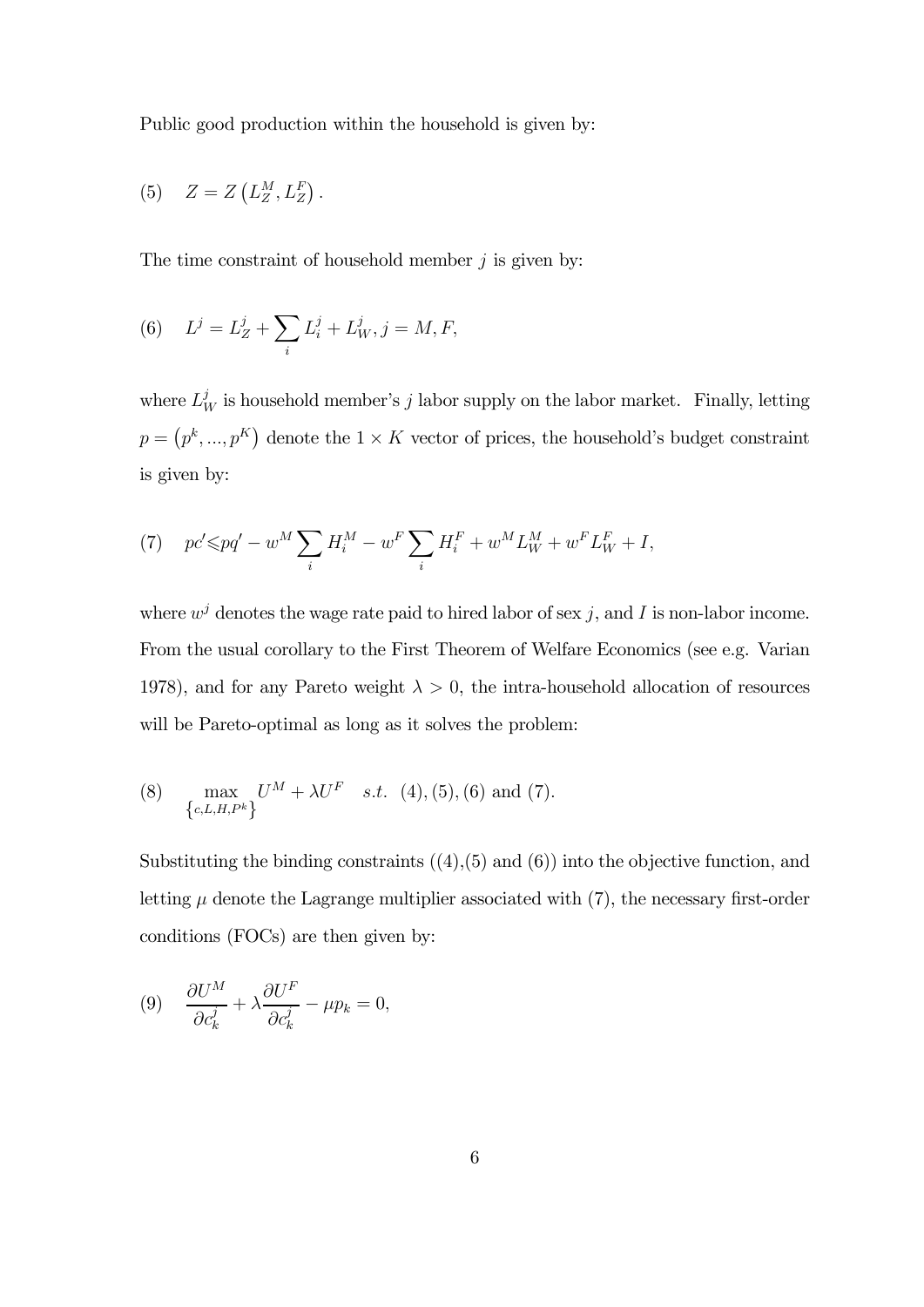for  $k = 1, ..., K, j = M, F;$ 

(10a) 
$$
\left(\frac{\partial U^M}{\partial Z} + \lambda \frac{\partial U^F}{\partial Z}\right) \frac{\partial Z}{\partial L_Z^j} \left(\frac{L_Z^M, L_Z^F}{\partial L_Z^j}\right) + \frac{\partial U^M}{\partial L^j} + \lambda \frac{\partial U^F}{\partial L^j} = 0,
$$

(10b) 
$$
\frac{\partial U^M}{\partial L^j} + \lambda \frac{\partial U^F}{\partial L^j} + \mu w^j = 0,
$$

for  $j = M, F;$ 

(11a) 
$$
\frac{\partial U^M}{\partial L^j} + \lambda \frac{\partial U^F}{\partial L^j} + \mu p_k \frac{\partial F^k\left(L_i^M, L_i^F, H_i^M, H_i^F, A_i\right)}{\partial L_i^j} = 0,
$$

(11b) 
$$
\mu p_k \frac{\partial F^k\left(L_i^M, L_i^F, H_i^M, H_i^F, A_i\right)}{\partial H_i^j} - \mu w^j = 0,
$$

for  $k = 1, ..., K, j = M, F, i = 1, ..., I_h$ , plus the complementary slackness condition from the Kuhn-Tucker Theorem.

Combining (10b), (11a) and (11b) then implies that the marginal productivity of family labor of sex  $j$  will be equated to the marginal productivity of hired labor of the same sex , and that these marginal productivities will be the same across all plots cultivated by a given household, as well as between households:

$$
(12) \quad \frac{\partial F^k\left(L_i^M, L_i^F, H_i^M, H_i^F, A_i\right)}{\partial H_i^j} = \frac{\partial F^k\left(L_i^M, L_i^F, H_i^M, H_i^F, A_i\right)}{\partial L_i^j} = \frac{w^j}{p_k},
$$

for  $k = 1, ..., K, j = M, F, i = 1, ..., I_h$ .

### Market imperfections

The literature on household models is replete with examples of market imperfections that lead to violations of the conditions that underly separability. In what follows, we consider the most commonly appealed to market imperfections and examine their consequences on the optimality conditions derived above. These include credit con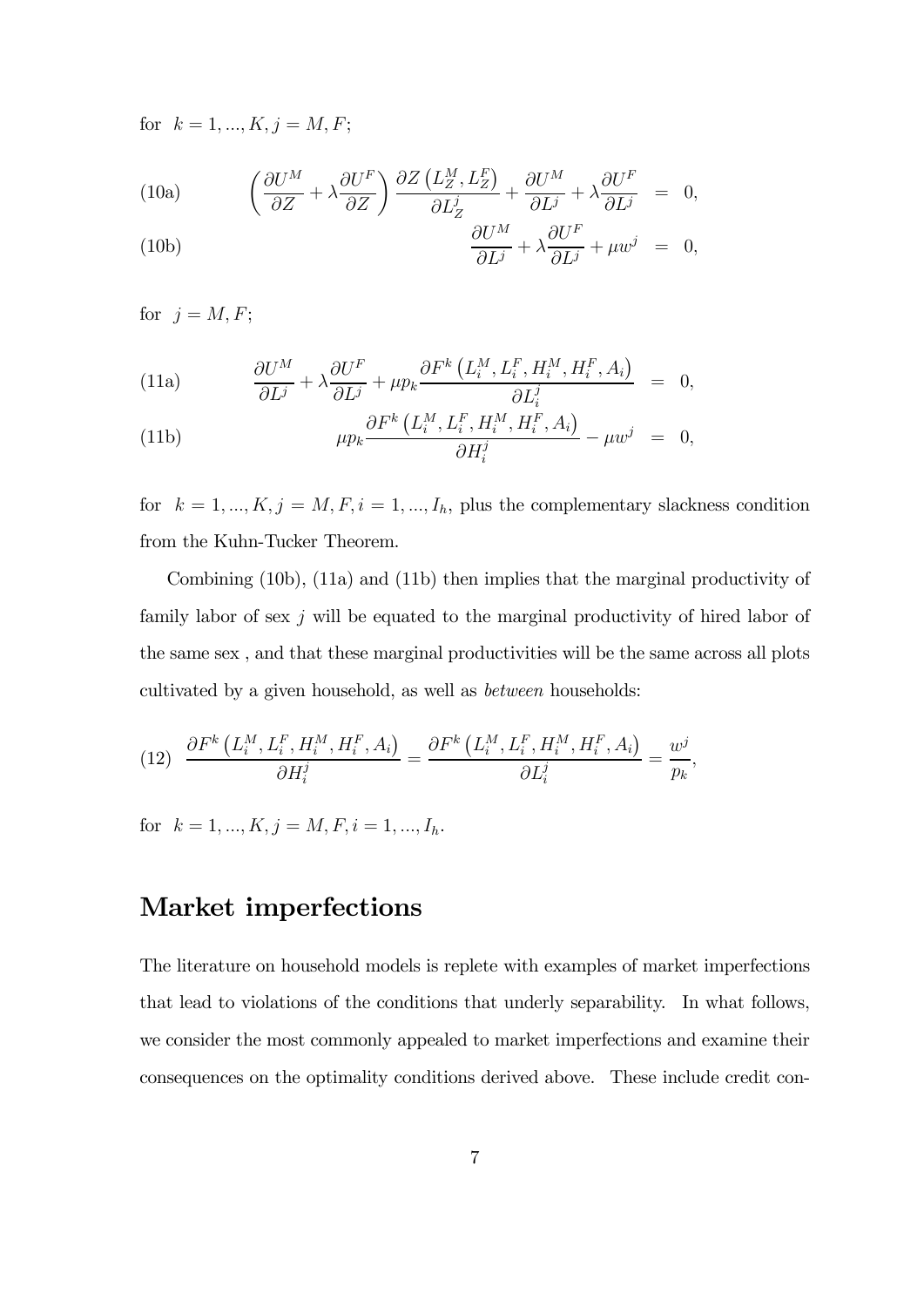straints (Eswaran and Kotwal 1986; Feder 1985; Feder et al. 1990), labor market imperfections (Lopez 1984; Benjamin 1992; Jacoby 1993; Skoufias 1994; Lambert and Magnac 1994; Sadoulet, DeJanvry and Benjamin 1998; Sonoda and Maruyama 1999; Bowlus and Sicular 2003), imperfect land rental markets or tenure rights (Gavian and Fafchamps 1996; Carter and Yao 2002; Carter and Olinto 2003 on the interraction between land and labor market imperfections), imperfect insurance markets in conjunction with imperfect labor and land markets (Barrett 1996; Kevane 1996), or marketing constraints.

As noted by Udry (1996a), the separation result is robust to the absence of the market for one of the factor inputs.

#### Credit constraints

Consider now the model given in (8), to which we append a working capital constraint of the form  $w^M \sum$ i  $H_i^M+w^F\sum$ i  $H_i^F - w^M L_W^M - w^F L_W^F - I \leq B$ , where B is the working capital available to the household. Denoting the Lagrange multiplier associated with the credit constraint by  $\varphi$ , the ensuing FOCs imply that:

$$
(13)\quad \frac{\partial F^k\left(L_i^M,L_i^F,H_i^M,H_i^F,A_i\right)}{\partial L_i^j}=\frac{\partial F^k\left(L_i^M,L_i^F,H_i^M,H_i^F,A_i\right)}{\partial H_i^j}=\left(\frac{\mu+\varphi}{\mu}\right)\frac{w^j}{p_k},
$$

for  $k = 1, ..., K, j = M, F, i = 1, ..., I_h$ . This condition implies that the marginal productivities of family and hired labor of sex  $j$  are equated across plots cultivated by a given household. In contrast to the separable case, on the other hand, these marginal productivities differ between households, because of the presence of the Lagrange multiplier  $\varphi$ , which is household-specific.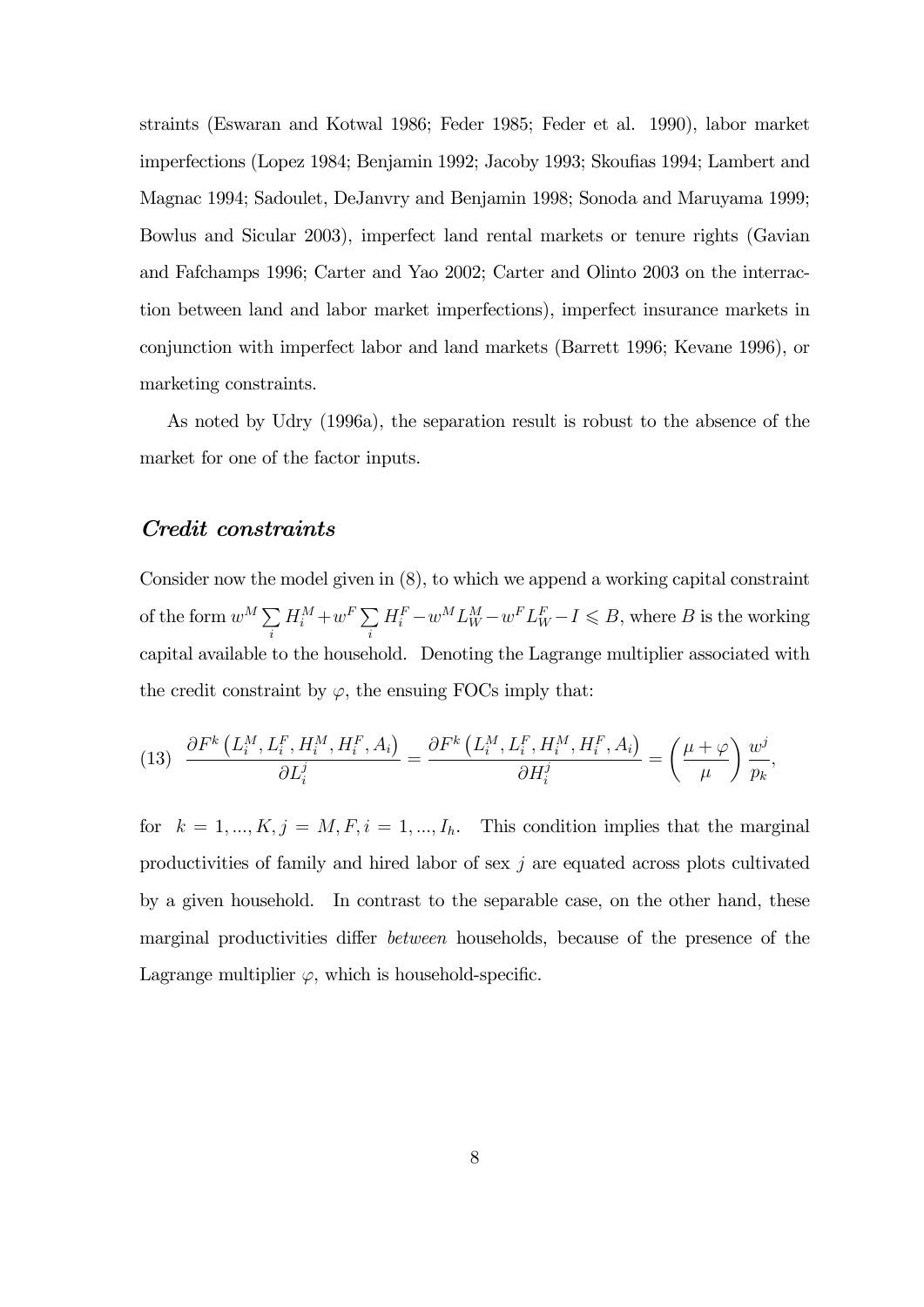### Labor market imperfections

Consider now a constraint on the amount of labor that a household can "export" on the labor market:  $L_W^j \leq \overline{L}_W^j$ . Then, denoting the Lagrange multipliers associated with these constraints by  $\psi^j$ , the ensuing FOCs imply that:

(14a) 
$$
\frac{\partial F^k\left(L_i^M, L_i^F, H_i^M, H_i^F, A_i\right)}{\partial H_i^j} = \frac{w^j}{p_k},
$$

(14b) 
$$
\frac{\partial F^k\left(L_i^M, L_i^F, H_i^M, H_i^F, A_i\right)}{\partial L_i^j} = \frac{w^j}{p_k} - \frac{\psi^j}{\mu p_k},
$$

for  $k = 1, ..., K, j = M, F, i = 1, ..., I_h$ . The first condition implies that the marginal productivity of hired labor will be equated across plots cultivated by the same household, as well as across plots cultivated by different households. The second condition implies that the marginal productivity of family labor will be equated across plots cultivated by a given household, but will not be the equated across households. Moreover, the marginal productivities of family and hired labor will not be equated within households.

Now consider a constraint on the other side of labor market that takes the form of a limit on the amount of labor that the household can hire:  $\sum$ i  $H_i^j \leqslant \overline{H}^j$ . Then, denoting the Lagrange multiplier associated with these constraints by  $\psi^j$ , the FOCs associated with the problem imply that:

(15a) 
$$
\frac{\partial F^k\left(L_i^M, L_i^F, H_i^M, H_i^F, A_i\right)}{\partial H_i^j} = \frac{w^j}{p_k} + \frac{\psi^j}{\mu p_k},
$$

(15b) 
$$
\frac{\partial F^k\left(L_i^M, L_i^F, H_i^M, H_i^F, A_i\right)}{\partial L_i^j} = \frac{w^j}{p_k},
$$

for  $k = 1, ..., K, j = M, F, i = 1, ..., I_h$ . These conditions are the mirror image of those given in the case of labor exports. The first condition implies that the marginal productivity of hired labor will be equated across plots cultivated by a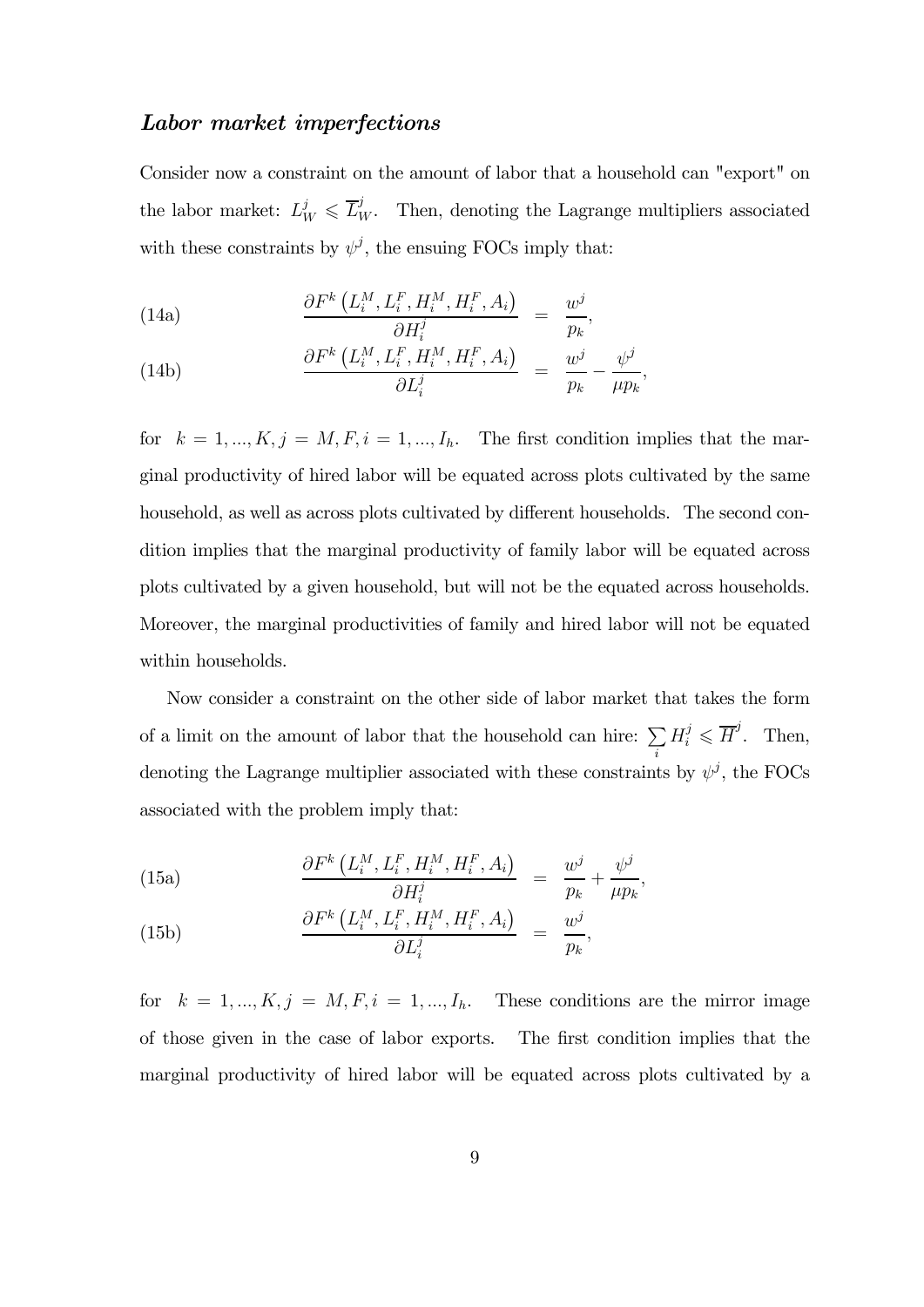given household, but will differ between households. The second condition implies that the marginal productivity of family labor will be equated across plots cultivated by a given household, as well as between households. As with the constraint on the labor export side, the marginal productivities of family and hired labor will not be equated within households.

### Marketing constraints

Consider now a constraint that takes the form of an upper bound  $\overline{Q}^l$  on the amount of crop  $l$  that the household can sell. More formally, the constraint in question can be written as  $\sum$  $i \in P^l$  $F^l(L_i^M, L_i^F, H_i^M, H_i^F, A_i) - (c_l^M + c_l^F) \leq \overline{Q}^l$ . Letting  $\phi^l$  denote the Lagrange multiplier associated with the constraint, the FOCs that correspond to the problem then imply that, for those plots on which crop  $l$  is grown:

(16) 
$$
\frac{\partial F^l\left(L_i^M, L_i^F, H_i^M, H_i^F, A_i\right)}{\partial L_i^j} = \frac{\partial F^l\left(L_i^M, L_i^F, H_i^M, H_i^F, A_i\right)}{\partial H_i^j} = \frac{\mu w^j}{\mu p_k - \phi^l},
$$

for  $k = 1, ..., K, j = M, F, i = 1, ..., I_h$ . These conditions imply that the marginal productivities of family and hired labor are equated across plots cultivated by a given household in crop  $l$ , but that these marginal productivities will differ between households. For other crops  $k \neq l$  that are not subject to the marketing constraint, the conditions given in the unconstrained case continue to hold.

#### Insurance market failure

Assume now that the production technology on plot i is given by:

(17) 
$$
q_i^k = F^k(\theta_i, L_i^M, L_i^F, H_i^M, H_i^F, A_i)
$$
,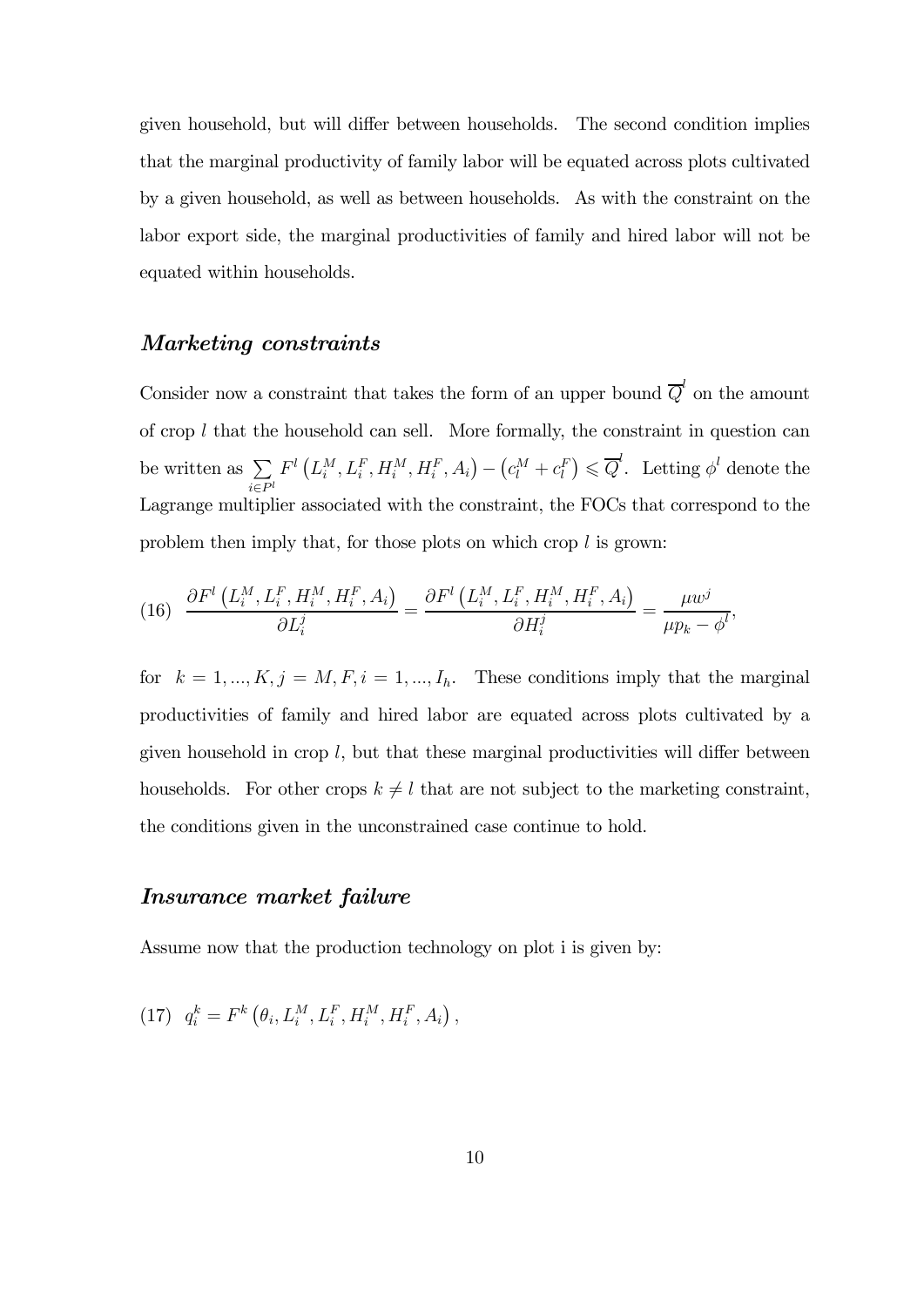where  $\theta_i$  is a stochastic shock to production on plot *i*. If we denote the vector of stochastic shocks affecting all of the plots cultivated by household h by  $\theta_h$  =  $(\theta_1, \theta_2, ..., \theta_i, ..., \theta_{I_h})$  which is assumed to be distributed according to the joint probability density function  $(pdf)$  g $(\theta)$  then the household's optimization problem is given by:

(18) 
$$
\max_{\{c,L,H,P^k\}} E_{\theta_h} [U^M + \lambda U^F] \quad s.t. \quad (4), (5), (6) \text{ and } (7),
$$

where  $E_{\theta_h} \left[ U^M + \lambda U^F \right] = \int \cdots \int \left( U^M + \lambda U^F \right) g(\theta) d\theta_1 d\theta_2 ... d\theta_i ... d\theta_{I_h}$ . In the absence of an insurance market that would allow the household to equate the marginal utility of its consumption across states of nature, the associated FOCs which implicitly define optimal labor inputs will then be given by:

$$
(19a) E_{\theta_h} \left[ \left( \frac{\partial U^M}{\partial c_1^M} + \lambda \frac{\partial U^F}{\partial c_1^M} \right) \left( \frac{\partial F^k \left( \theta_i, L_i^M, L_i^F, H_i^M, H_i^F, A_i \right)}{\partial L_i^j} - \frac{wj}{p_k} \right) \right] = 0,
$$
  

$$
(19b) E_{\theta_h} \left[ \left( \frac{\partial U^M}{\partial c_1^M} + \lambda \frac{\partial U^F}{\partial c_1^M} \right) \left( \frac{\partial F^k \left( \theta_i, L_i^M, L_i^F, H_i^M, H_i^F, A_i \right)}{\partial H_i^j} - \frac{w^j}{p_k} \right) \right] = 0,
$$

for  $k = 1, ..., K, j = M, F, i = 1, ..., I_h$ . The upshot is that insurance market failure implies that optimal input use on plot  $i$  is a function not only of plot  $i$ 's characteristics but, through the marginal utility of consumption  $\frac{\partial U^M}{\partial c_1^M} + \lambda \frac{\partial U^F}{\partial c_1^M}$  $\frac{\partial U^{\Gamma}}{\partial c_1^M}$ , of the characteristics of all of the plots cultivated by the household.

#### The tenancy market

Consider now a situation, as is the case in the Tunisian village that will be the focus of the empirical portion of this paper, in which there is an active land rental market in which sharecropping and fixed rental contracts arise. Let

(20)  $P^{km} = \{i | \text{ crop } k \text{ is grown on plot } i \text{ under a contract of type } m \},\$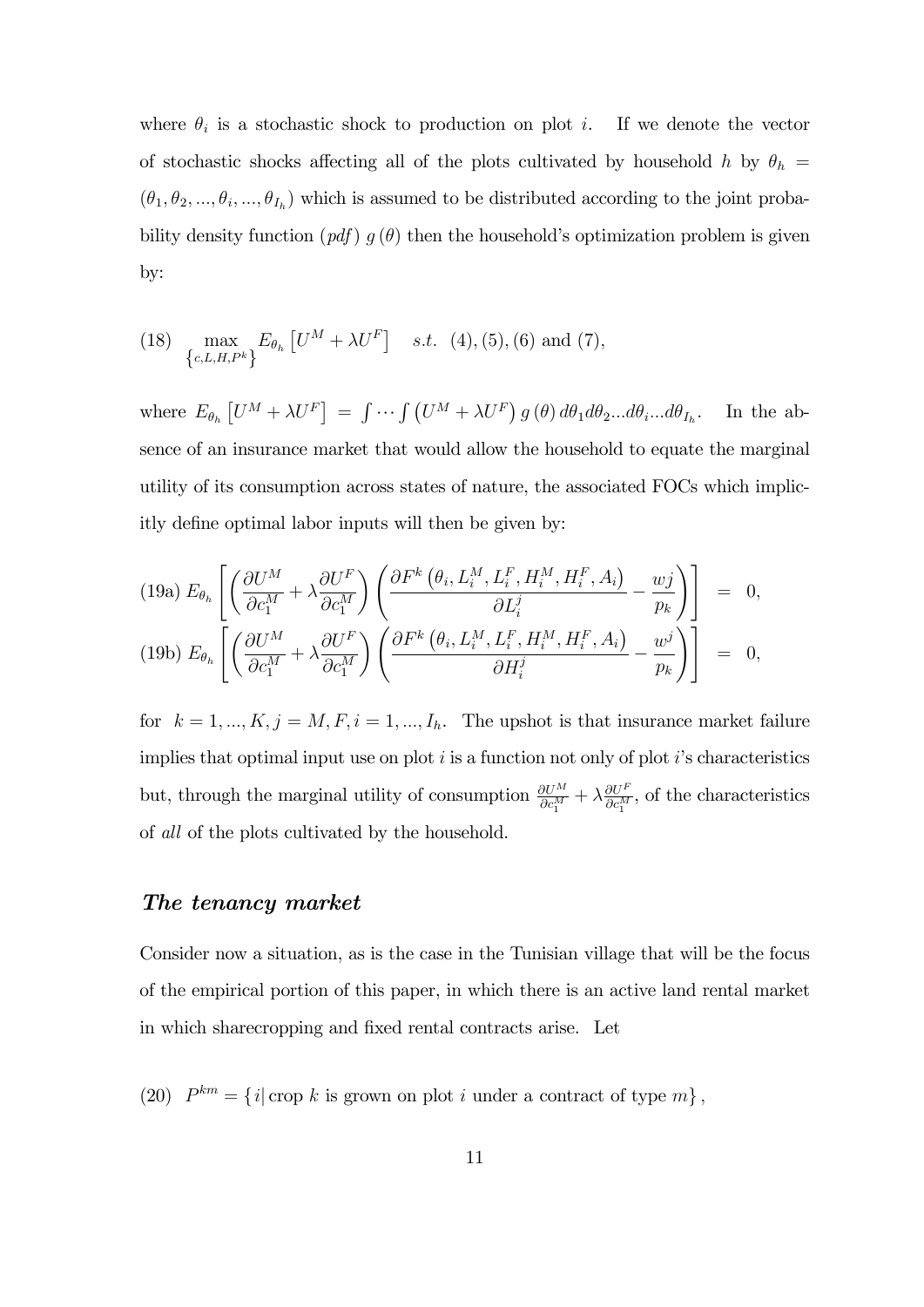where  $m = OO$  (owner operator), RI (rented in), SI (sharecropped in), SO (sharecropped out), and

(21)  $P^n = \{i | \text{plot } i \text{ is rented under a contract of type } n \},$ 

where  $n = RI$  (rented in), RO (rented out). When a household rents in a plot i under a sharecropping contract it retains a fraction  $\alpha_i$  of output and pays a fraction  $\beta_i$  of the costs associated with the plot; when it rents a plot in under a fixed rental contract, it is residual claimant and *pays* a fixed rental equal to  $R_i$ ; when it rents out a plot under a sharecropping contract, it retains a fraction  $1 - \alpha_i$  of output and pays a fraction  $1 - \beta_i$  of costs; finally, when a household rents out a plot under a fixed rental contract, it receives a fixed rental payment equal to  $R_i$ . The household's budget constraint is therefore given by:

$$
(22) \sum_{k} p_{k} (c_{k}^{M} + c_{k}^{F}) \leqslant \sum_{k} \left( \sum_{i \in P^{kOO} \cup P^{kRI}} \left[ p_{k} F^{k} (L_{i}^{M}, L_{i}^{F}, H_{i}^{M}, H_{i}^{F}, A_{i}) \right] + \sum_{i \in P^{kSI}} \left[ p_{k} \alpha_{i} F^{k} (L_{i}^{M}, L_{i}^{F}, H_{i}^{M}, H_{i}^{F}, A_{i}) \right] + \sum_{i \in P^{kSI}} \left[ p_{k} (1 - \alpha_{i}) F^{k} (L_{i}^{M}, L_{i}^{F}, H_{i}^{M}, H_{i}^{F}, A_{i}) \right] + \sum_{i \in P^{kSO}} \left[ p_{k} (1 - \alpha_{i}) F^{k} (L_{i}^{M}, L_{i}^{F}, H_{i}^{M}, H_{i}^{F}, A_{i}) \right] - (1 - \beta_{i}) (w^{M} H_{i}^{M} - w^{F} H_{i}^{F}) \right]
$$
\n
$$
- \sum_{i \in P^{kI}} R_{i} + \sum_{i \in P^{RO}} R_{i} + w^{M} L_{W}^{M} + w^{F} L_{W}^{F} + I.
$$

Note that the household chooses factor input use on those plots (i) that it cultivates as an owner-operator and (ii) that it rents in either under a fixed rental or a sharecropping contract.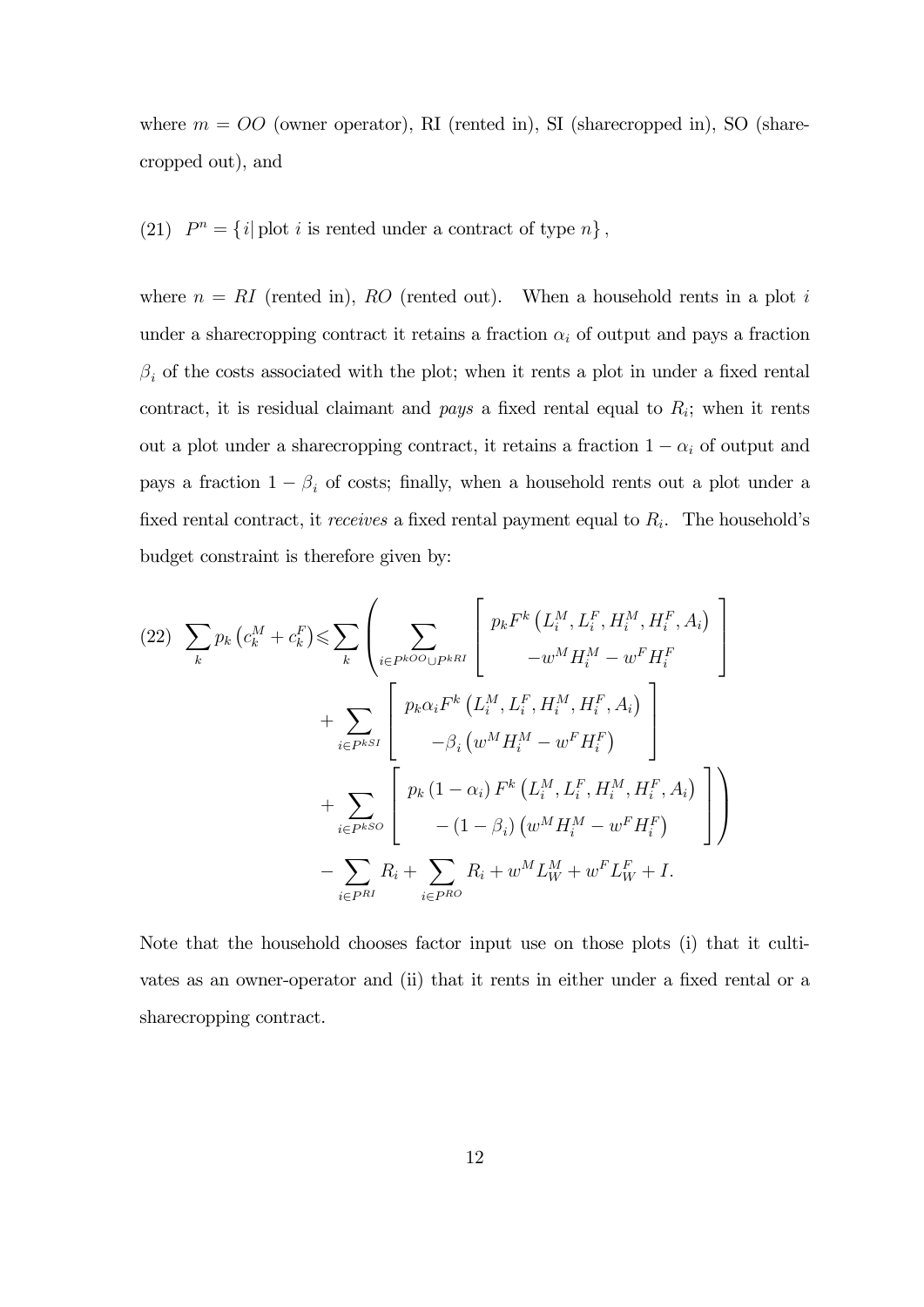### Empirical implementation

### The Hausman-Taylor instrument set

Let  $X_{1iht}$  be those elements of  $X_{iht}$  that are uncorrelated with  $\lambda_{ht}$ , while  $X_{2iht}$  are those that are;  $Z_{1ht}$  and  $Z_{2ht}$  are defined in a similar manner. The set of instruments proposed by HT (1981), adapted to the three-dimensional panel structure, is  $A_{HT} = [Q_{vt}X_{iht}; P_{vt}X_{1iht}; Z_{1ht}]$ , where  $P_{vt}$  and  $Q_{vt}$  are the idempotent matrices that perform the "between" and "within" transformations at time  $t$ , respectively.<sup>3</sup> Under the assumption that  $X_{iht}$  is uncorrelated with  $\eta_{iht}$ ,  $Q_{vt}X_{iht}$  is a legitimate set of instruments since  $E[(Q_{vt}X_{iht})'\eta_{iht}] = 0$ . The basic intuition behind the HT estimator is that only the  $\lambda_{ht}$  component of the error term is correlated with  $[X_{2iht} Z_{2ht}]$ , which allows one to use  $Q_{vt}X_{2iht}$  as instruments for  $X_{2iht}$ , while  $P_{vt}X_{1iht}$  furnishes the instruments for  $Z_{2ht}$ . The HT estimator therefore allows one to control for unobservable correlated individual effects, while allowing one to identify the parameters of interest  $(\beta)$  in the context of testing for separation. A necessary condition for identification is that the number of elements of  $X_{1iht}$  be greater than the number of elements of  $Z_{2ht}$  (HT 1981, PROPOSITION 3.2, p. 1385). These results have been extended by Amemya and MaCurdy (1986) and Breusch, Mizon, and Schmidt (1989) who suggest a broader set of instruments that should improve efficiency. Their approach, however, is only possible on balanced data, which is not the case in the dataset used in this paper or, for that matter, in most plot-level agronomic datasets. Notice that the HT instrument set is admissible only if exogeneity is satisfied. This is another potential source of bias in tests for separation, but which is difficult to address because of the lack of admissible plot-level instruments in most datasets.

The three-dimensional nature of our dataset allows us an additional degree of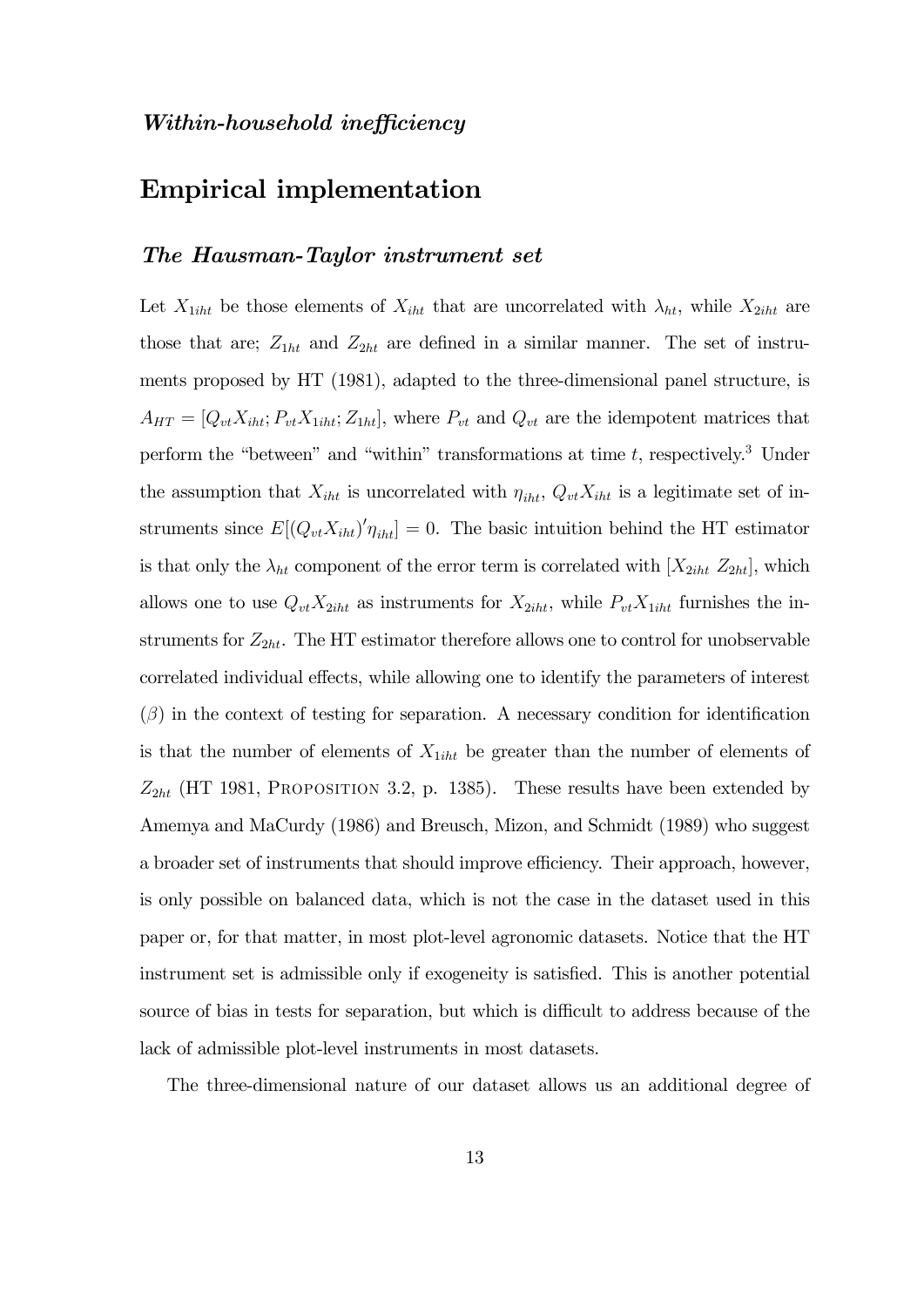freedom in terms of the definition of HT-type instruments. Above, we considered orthogonality conditions of subsets of  $X_{iht}$  and  $Z_{ht}$  with respect to the individual-time effect  $\lambda_{ht}$ . But the three-dimensional nature of the data also allows us to construct instruments based on orthogonality conditions with respect to variables that have been purged of their time-invariant household-specific component which is correlated with  $\lambda_h$ . An advantage of this procedure is that, in empirical applications, the orthogonality of  $P_{vt}X_{1iht}$  with respect to the individual effects could be suspect. Purging  $P_{vt}X_{1iht}$  of its component that is correlated with the time-invariant individual effect,  $\lambda_h$ , should render it more palatable as a potential instrument set. In that case, the set of HT-type instruments is given by  $\left[Q_{vt}X_{1iht}; Q_{vt}X_{2iht}; \widetilde{X}_{1iht}; Z_{1ht}\right]$ , where  $\widetilde{X}_{1iht} = Q_v(P_{vt}X_{1iht})$  denotes the matrix of explanatory variables that have been purged of their component which is correlated with  $\lambda_h$ . In other words,  $Q_v = I - P_v$ is the idempotent projection matrix that transforms variables into deviations with respect to their household-specific means (over all time periods).<sup>4</sup>

We instrument contractual choice as .

### Household characteristics

### Reduced form estimates

The basic estimating equation is given by:

(23) 
$$
X_{ih}^j = A_{ih}\delta + \Omega_h \gamma + \eta_h + \varepsilon_{ih}, X = L, H, j = M, F.
$$

plot characteristics are given by  $A_{ih}\delta = \sum_{i=1}^{m=M}$  $m=1$  $\left(\frac{\beta_{min}}{\alpha_{min}}\right)\delta_m + \sum$ s  $S_{sih} \delta_s + \sum$ k  $d_k\delta_k + T_{ih}\delta_T$ 

HausmanTaylor estimation cited by referee: Baltagi and Khanti-Akom (1990), Cornwell and Rupert (1988).

Estimation of productivity differentials using panel data cited by referee: Deininger and Olinto (2000), Gardebroek and Lansink (2003).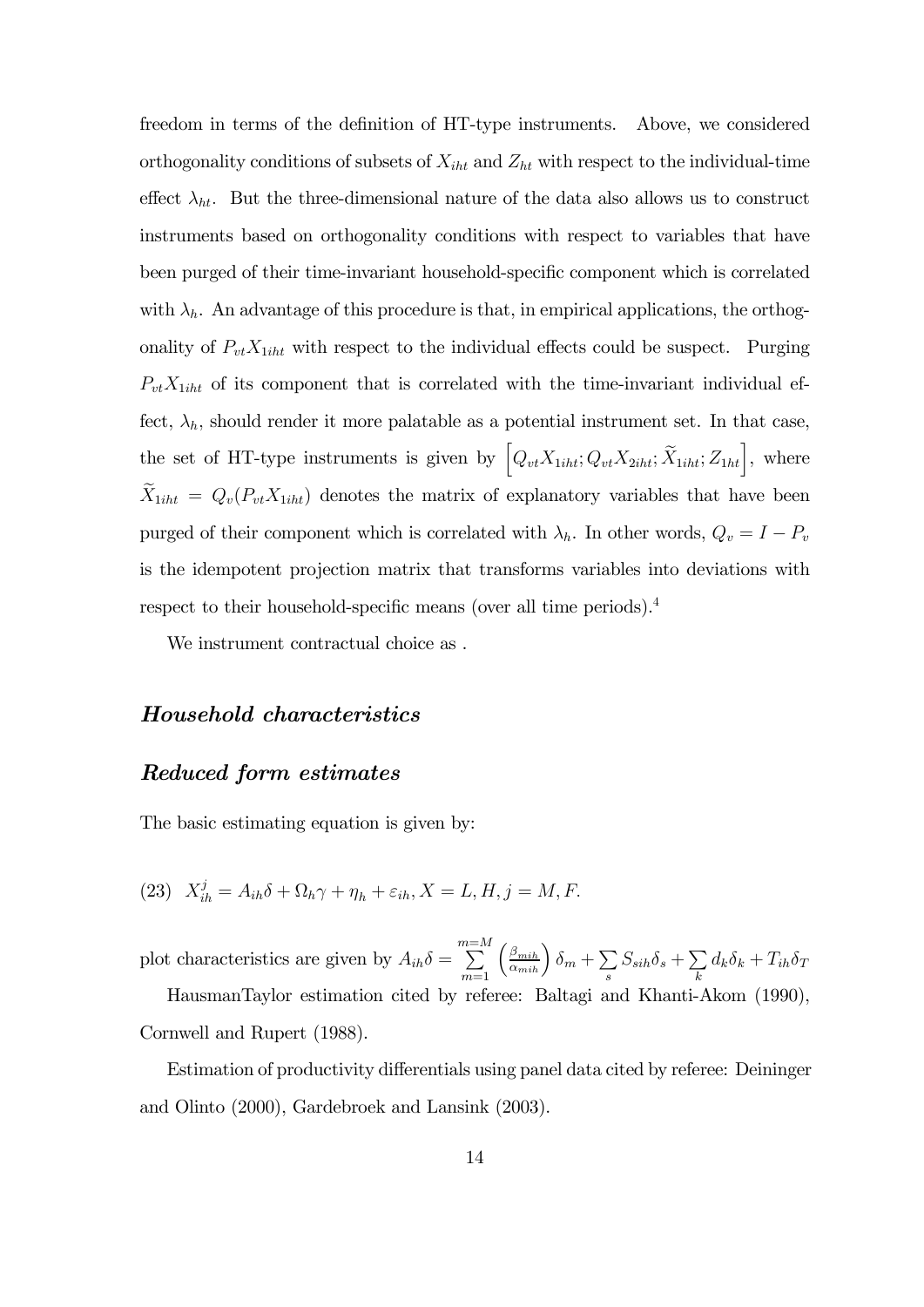In order to illustrate our fundamental point concerning the bias affecting conventional tests for separation in household models, consider the following standard procedure implemented on a typical plot-level dataset. The data come from two surveys (1993, 1995) carried out in the village of El Oulja, Tunisia (see Matoussi and Nugent 1989, and Laffont and Matoussi 1995, for descriptions of the village). These data display those properties discussed in the introduction: a Hausman test of random household-time effects  $(\lambda_{ht})$  versus fixed effects in an empirical counterpart to equations (1) and (2) strongly rejects (with a p−value below 0.001) the null of the absence of correlation between  $\lambda_{ht}$  and  $Z_{ht}$ . The bias identified in equation (3) is therefore manifestly present in conventional tests of the null-hypothesis of complete markets using this panel dataset.

For the purpose of HT estimation, we divide the explanatory variables into two categories: (i)  $X_{1iht}$  variables, assumed to be uncorrelated with  $\lambda_{ht}$ , include four soil type dummies and a dummy variable that indicates whether the plot is irrigated or not, as well as a set of eight crop dummies;<sup>5</sup> (ii)  $X_{2iht}$  variables, assumed to be correlated with  $\lambda_{ht}$ , are given by the share of costs borne by the cultivator, divided by the share of output received, for eight different inputs, as well as log plot size in hectares.<sup>6</sup>

The economic rationale for allowing the variables included in  $X_{2iht}$  to be correlated with  $\lambda_{ht}$  is that they may, in the context of tenancy contracts (which account for 28 percent of the plots in the sample), be determined as the solution to a principal-agent relationship between a landlord and a tenant, and would then be functions of tenant characteristics, including those unobservable characteristics potentially captured by  $\lambda_{ht}$ . An additional, empirical, motivation for using the ratios of cost-shares to the output share is that the data in question come from a single village and that the only source of cross-sectional variation in effective input prices stems from heterogeneity in contractual form on plots under tenancy contracts. Plot size is also assumed to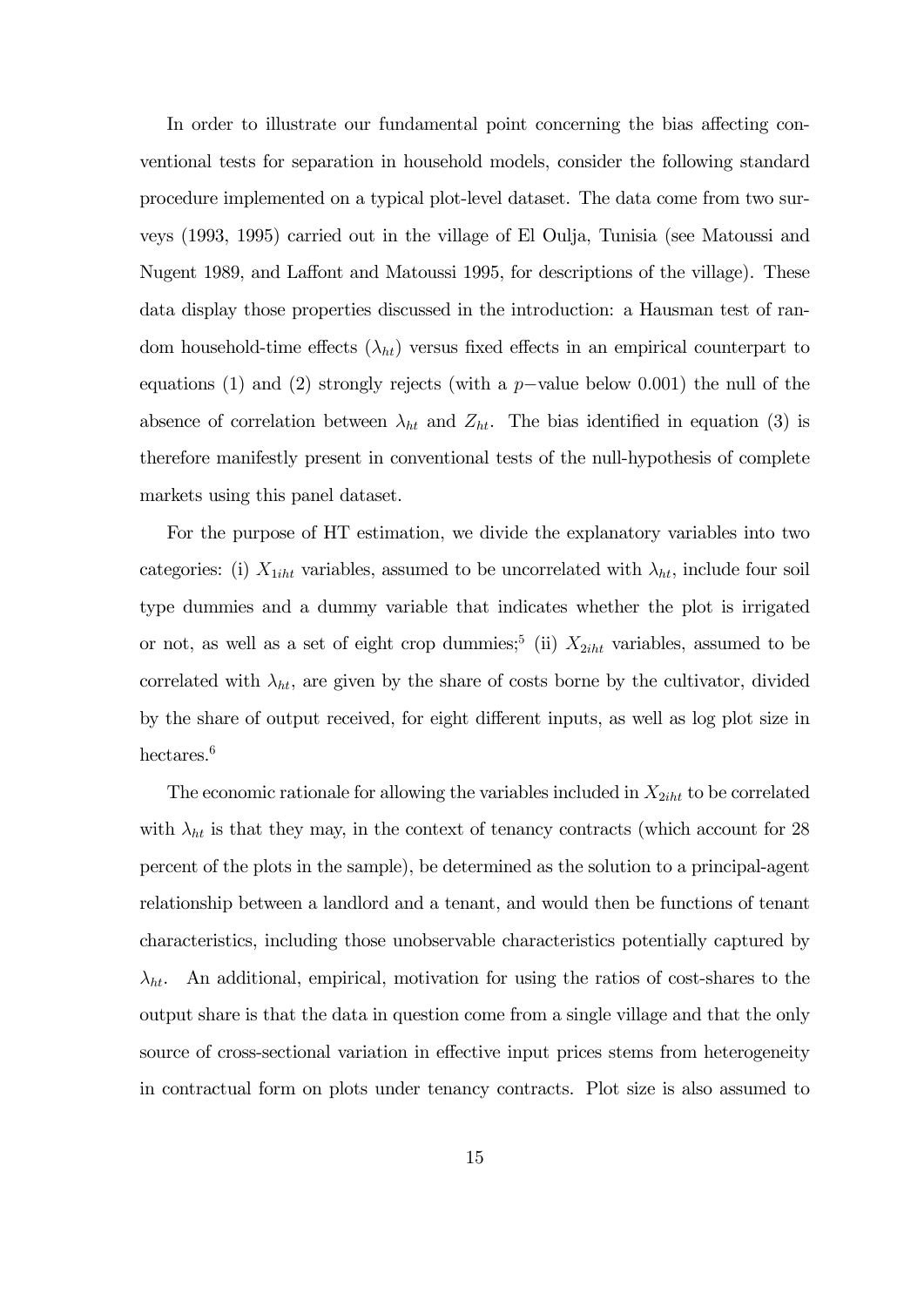be correlated with  $\lambda_{ht}$ , as it too may be chosen by landlords for plots under tenancy contracts. Both of these hypotheses will be subjected to a test of the corresponding overidentifying restrictions below. Our single  $Z_{2ht}$  variable is given by log household size. In line with the usual methodology, the dependent variable is log total (hired and family) labor usage on the plot, in person-days per hectare.<sup>7</sup> Table 1 provides summary statistics on all the aforementioned variables.

Estimation results are presented in table 2. Many households did not engage in crop production in the second survey (1995) because of adverse climatic shocks; this explains why the number of household-years  $(ht)$  is much smaller than twice the number of households  $(h)$ . Intercept, year dummy, and eight crop dummies are included in all specifications presented in table 4 (no constant in col. (2)); random effects are rejected in favor of fixed effects in columns (2) and (3) by Hausman tests with associated p-values of less than 0.0001. The dependent variable in the estimation results presented in table 4 is given by log person-days per hectare used on the plot.

The standard test for separation is presented in column 1, and yields an unambiguous rejection of the null-hypothesis of complete markets in that log household size is highly significant at the usual levels of confidence ( $t$  –statistic = 4.55). In column 2, we control for time-invariant household characteristics  $(\lambda_h)$  using the "within" transformation: recall that the impact of household size can be identified here because we have two years of data and household size varies over the two surveys. Note, despite a substantial fall in the variance of log household size, which goes from 0.328 in levels, to 0.014 when expressed in terms of deviations with respect to household-specific means (over both periods), that the estimated standard error is still reasonably small, with the associated t-statistic being equal to 2.406. The time-invariant household fixed effects  $(\lambda_h)$  used here corresponds to the type of specification used by Udry (1996b), table 3, column 2, for a labor demand per hectare equation estimated on the Burkina Faso ICRISAT dataset. Again the null of complete markets is strongly rejected by the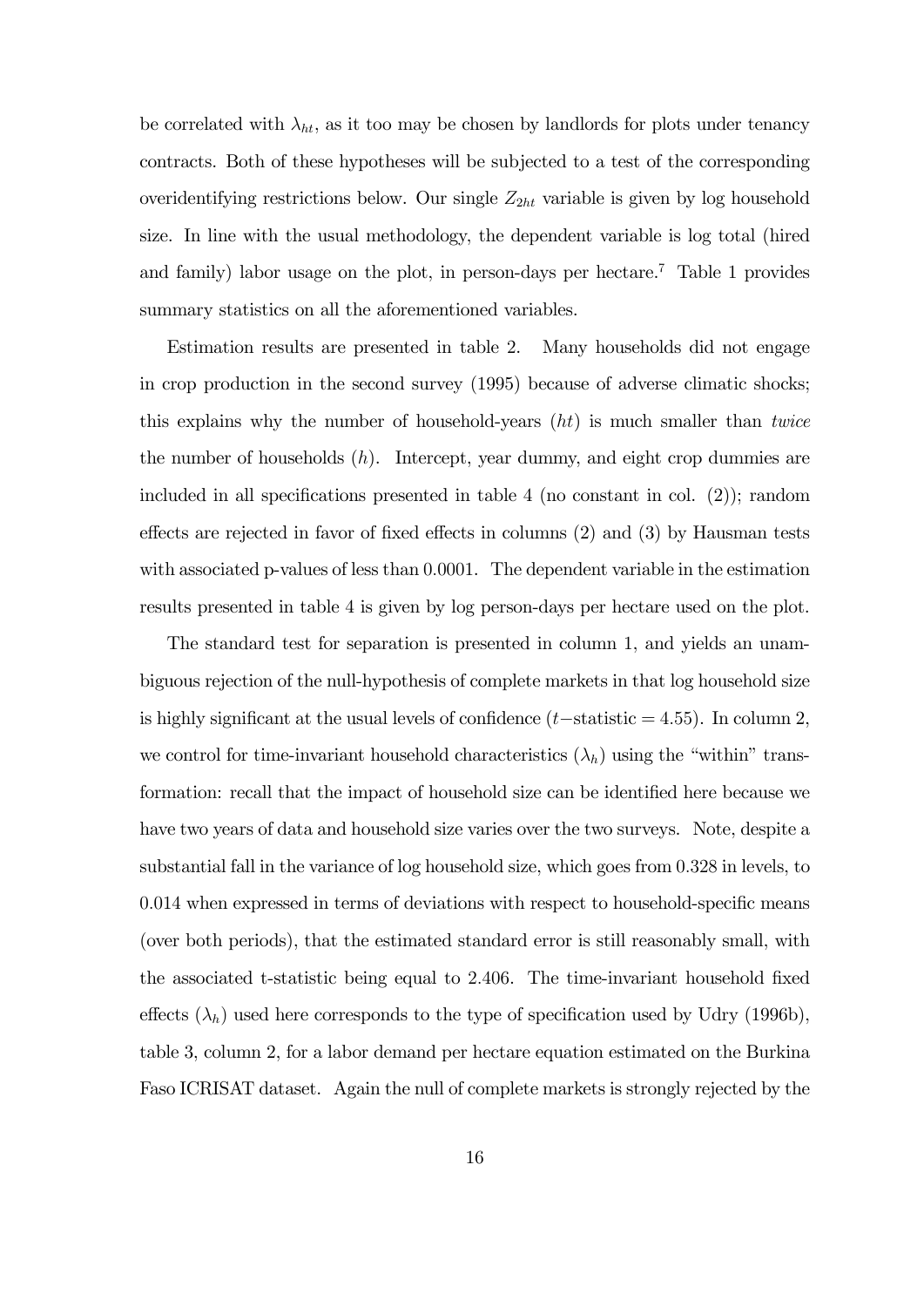data ( $t$ –statistic = 2.56).<sup>8</sup> In column 3, we present results which allow for random household-time  $(\lambda_{ht})$  effects: this specification, which also rejects the null of complete markets, can however be dismissed on the basis of the corresponding Hausman test in favor of fixed effects, as mentioned above (p−value of the Hausman test is below 0.001). Of course, household-time  $(\lambda_{ht})$  fixed effects would not allow one to test for separation at all in that they would also sweep out the impact of household size.

In column 4, we present results corresponding to the efficient HT estimator.<sup>9</sup> The results are striking. In contrast to what was found in columns 1 through 3, the null of complete markets is not rejected at the usual levels of confidence: the point estimate of the parameter associated with household size is statistically indistinguishable from zero (t–statistic = 0.71).<sup>10</sup> Moreover, the test of the overidentifying restrictions does not lead one to reject, with a p-value equal to 0.545. In addition, the Shea partial  $R^2$  (0.071 for the reduced form for household size) and the partial  $F$ -test  $(p-\text{value below } 0.001)$  of the joint significance of the instruments indicate that we are not facing a "weak instruments" problem.<sup>11</sup> We also compute the test (Bowden and Turkington 1984) based on canonical correlation, which rejects the null that the smallest canonical correlation is zero  $(p-\text{value} = 0.002)$ . Hall, Rudebusch, and Wilcox (1996) show that IV estimators are not weakly identified if and only if all the canonical correlations converge to non-zero limits. They develop a likelihood ratio statistic for the null that the smallest canonical correlation is zero.

However, the Hansen test is potentially inconclusive insofar as this test is based on the strong assumption that at least as many instruments as the number of elements of  $Z_{2ht}$  are exogenous. As the Hausman-Taylor procedure is very sensitive to the choice of the variables included in  $X_{1iht}$  and  $X_{2iht}$ , we compute the "difference Hansen" statistic which enables us to test the validity of subsets of instruments (Hayashi 2000). To that end, we first implement the HT estimator using  $\widetilde{X}_{1iht}$  in addition to the basic matrix of instruments used earlier. Second, we test that the subset of instruments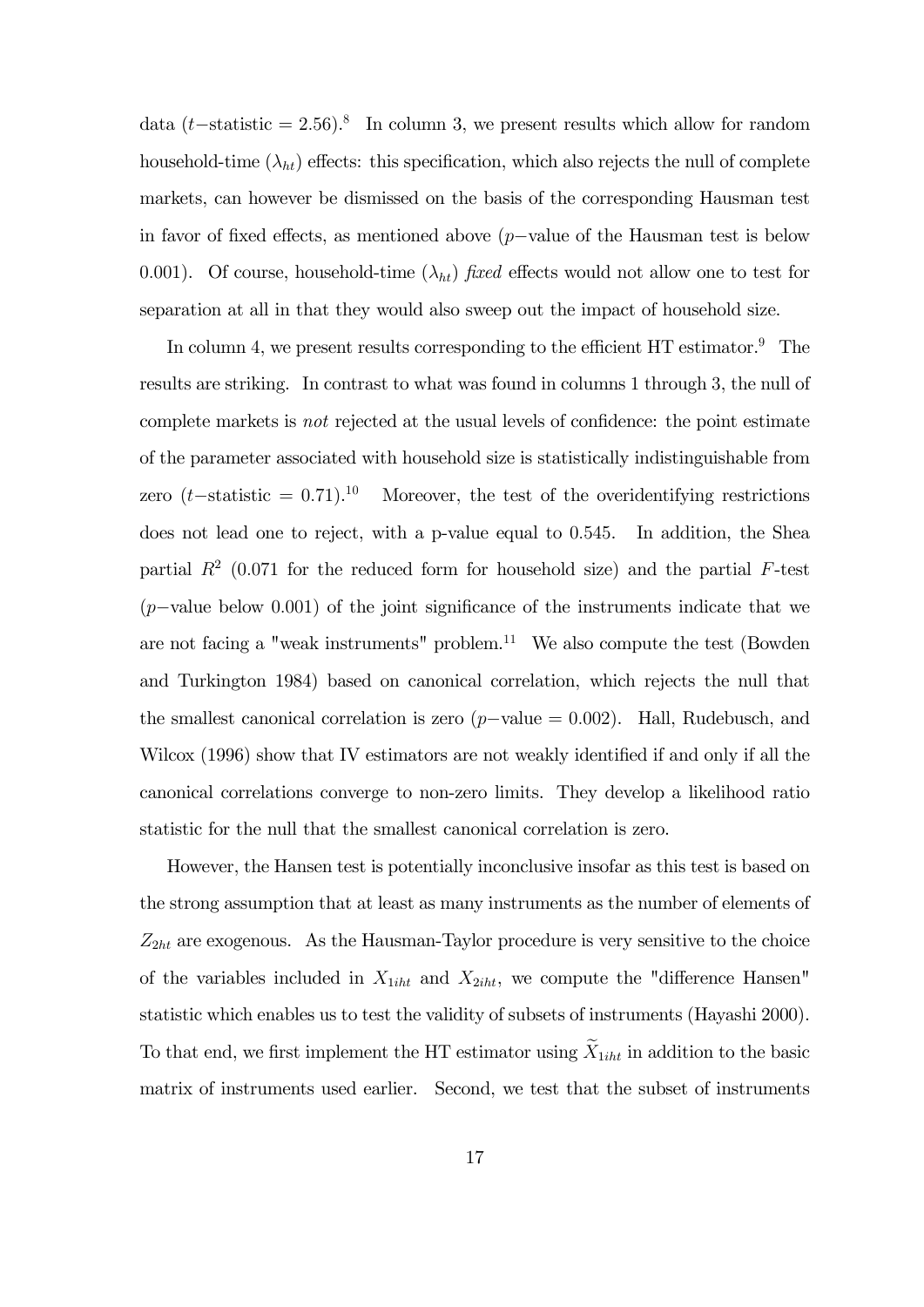$P_{vt}X_{1iht}$  satisfies the orthogonality conditions. The "difference Hansen" statistic presented in table 2 does not lead one to reject the null hypothesis that the specified variables are admissible instruments ( $p$ -value = 0.676).<sup>12</sup>

The upshot is that, in stark contrast to the usual approach which does not control for unobservable individual effects, HT estimation leads to the non-rejection of the null-hypothesis of complete markets. Moreover the consistency of the HT-based results presented in column 4 is ensured, in that they are not rejected by the tests of the corresponding overidentifying restrictions and the difference Hansen test.

#### Local or selective separability

Divide plots that correspond to households in different classes depending upon their participation in labor and tenancy markets and estimate reduced form separability equations on each class while controlling for selectivity bias.

### Estimating marginal productivity

Estimate a translog production function and test the restrictions on the equality of marginal productivity explicitly

### Latent variable approaches

Allow data to sort observations into separable and non-separable classes

### Concluding remarks

This article has shown that the rejection of the null-hypothesis of complete markets in household models, based on the widely-used test of the exclusion restrictions implied by separation, can be entirely due to the bias stemming from uncontrolled-for unobservable individual heterogeneity. Our results are particularly important for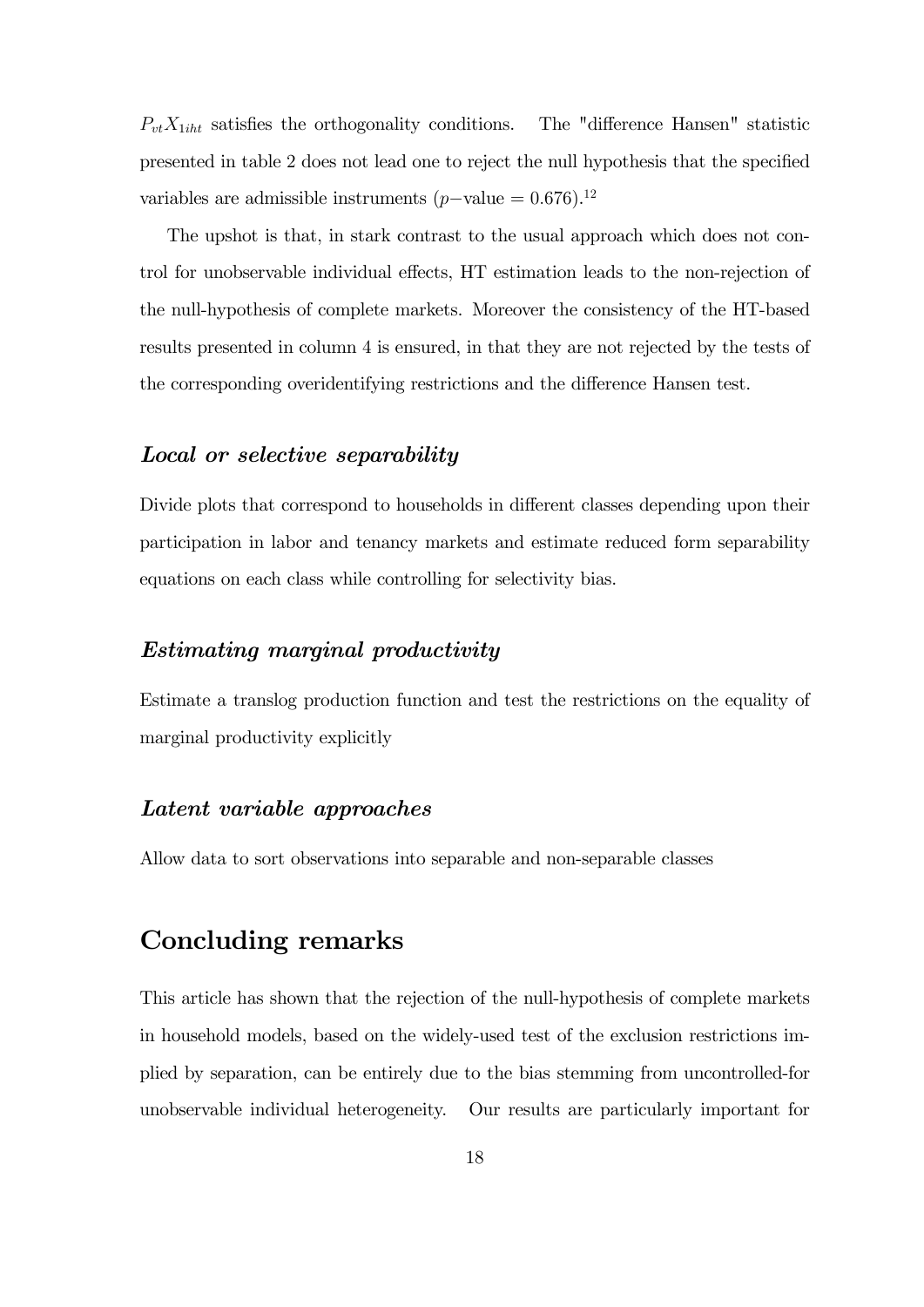plot-level panel datasets where no time dimension is present, since there is no means at all, apart from the HT estimator, of testing for separation while controlling for unobservable individual effects (i) if the latter are correlated with the household-level variable that is the focus of the test, and (ii) if no exogenous instruments are available. As was the case with the dataset considered in our empirical illustration, both of these conditions are likely to hold in practice.

The implications of our results are, moreover, suggestive, in that there may be other received results in applied microeconomics, based on panel data, to which the HT estimator could be fruitfully applied. An obvious example is constituted by tests of the precautionary savings motive, in which empirical measures of the risks faced by households are usually time invariant, and in which no attempt is made to correct for unobservable individual effects.

Our results bring the methodology of testing for separation using panel data into sharper focus. This is because we do not reject the null hypothesis of complete markets, conditional on  $\lambda_{ht}$ . If one estimates a labor demand function on US individual firm data, as in Griliches and Hausman (1986), one finds correlated individual firms effects, as we have found here for households. Thus, by analogy, profit-maximizing behavior by firms is not incompatible with correlated individual effects. However, in our dataset, since labor demand is a function  $\lambda_{ht}$ , it is not independent of household characteristics per se, although they are unobservable characteristics. Another way of putting this is that, in most panel datasets, testing for separation will undoubtedly uncover correlated individual effects. If separation is taken in its strictest sense to mean that factor demands should be independent of household characteristics, unconditional on  $\lambda_{ht}$ , then we do in fact reject the null-hypothesis of complete markets. The key point here revolves around what *type* of household characteristics fall under the  $\lambda_h$  and  $\lambda_{ht}$  headings. If they are made up of household characteristics that only affect labor demand through their impact on the production technology, and the null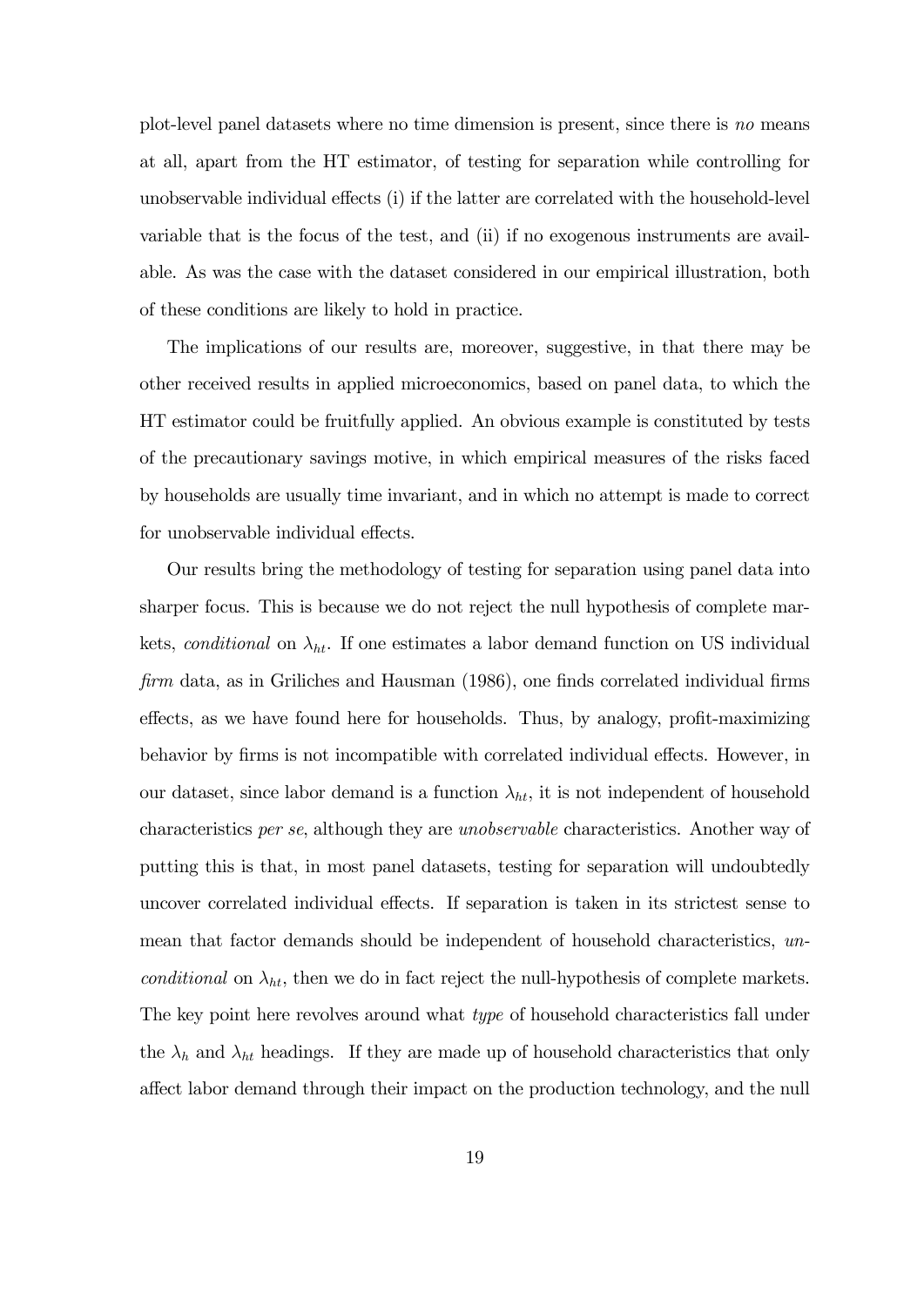of separation is not rejected, then the concept of conditional separation has meaningful operational content. If the first condition is not satisfied, testing for separation in agricultural household models becomes largely devoid of meaning.

A final point concerns the use to which tests of the separation hypothesis are put. Any structural interpretation, in terms of which market failures are binding, of the pattern of violations of separation based on observable household characteristics (and thus on those elements of  $\beta$  which are statistically different from zero) will probably be biased unless unobservable individual effects are controlled for using the Hausman-Taylor estimator.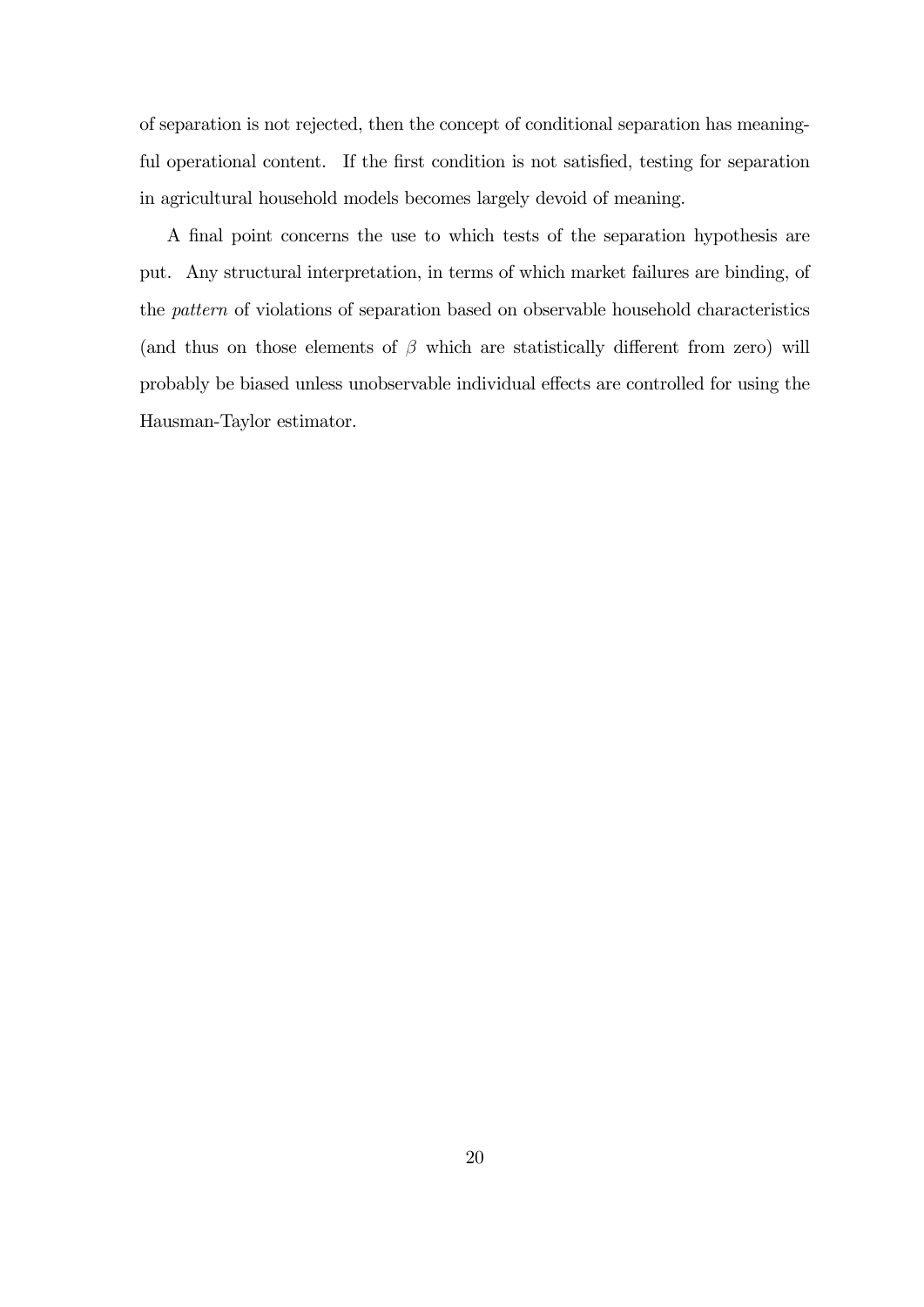### Notes

 $1_{\lambda_h}$  represents, for example, time-invariant unobservable household characteristics linked to productivity, whereas  $\lambda_{ht}$  corresponds to transitory unobserved householdspecific shocks, that affect both household composition and the average level of human capital in the household. Our null-hypothesis of separability implies that we are formally assuming that  $\lambda_h$  and  $\lambda_{ht}$  are household characteristics that could legitimately affect the production technology and therefore labor demand. More on this issue below, in the conclusion.

<sup>2</sup>There is a corresponding matrix expression when  $Z_{ht}$  involves several household characteristics.

<sup>3</sup>For simplicity of exposition, we express the instrument set as if the data were balanced. In the empirical application, the unbalanced nature of the data will, of course, be taken into account.

<sup>4</sup>Note that the three-dimensional nature of our dataset allows us to use other combinations of our exogeneous explanatory variables. They are not considered here.

<sup>5</sup>The soil types are clay, red, sandy and barren, with mixed soil types being the excluded category; the crop dummies are other cereals, potatoes, onions, garden vegetables, tomatoes, beetroots, melon and fodder; the excluded category is wheat. We also include a year dummy.

<sup>6</sup>The output and cost shares both equal 1 on plots cultivated by owner-operators. Values strictly less than or greater than one of the ratio obtain on plots under share tenancy contracts.

<sup>7</sup>Note that there are *no*  $Z_{1ht}$  variables in this specification.

<sup>8</sup>A household-specific random effects specification  $(\lambda_h, \text{ not presented})$  is strongly rejected by the corresponding Hausman test.

<sup>9</sup>We also allowed the covariance matrix of the disturbance term to have household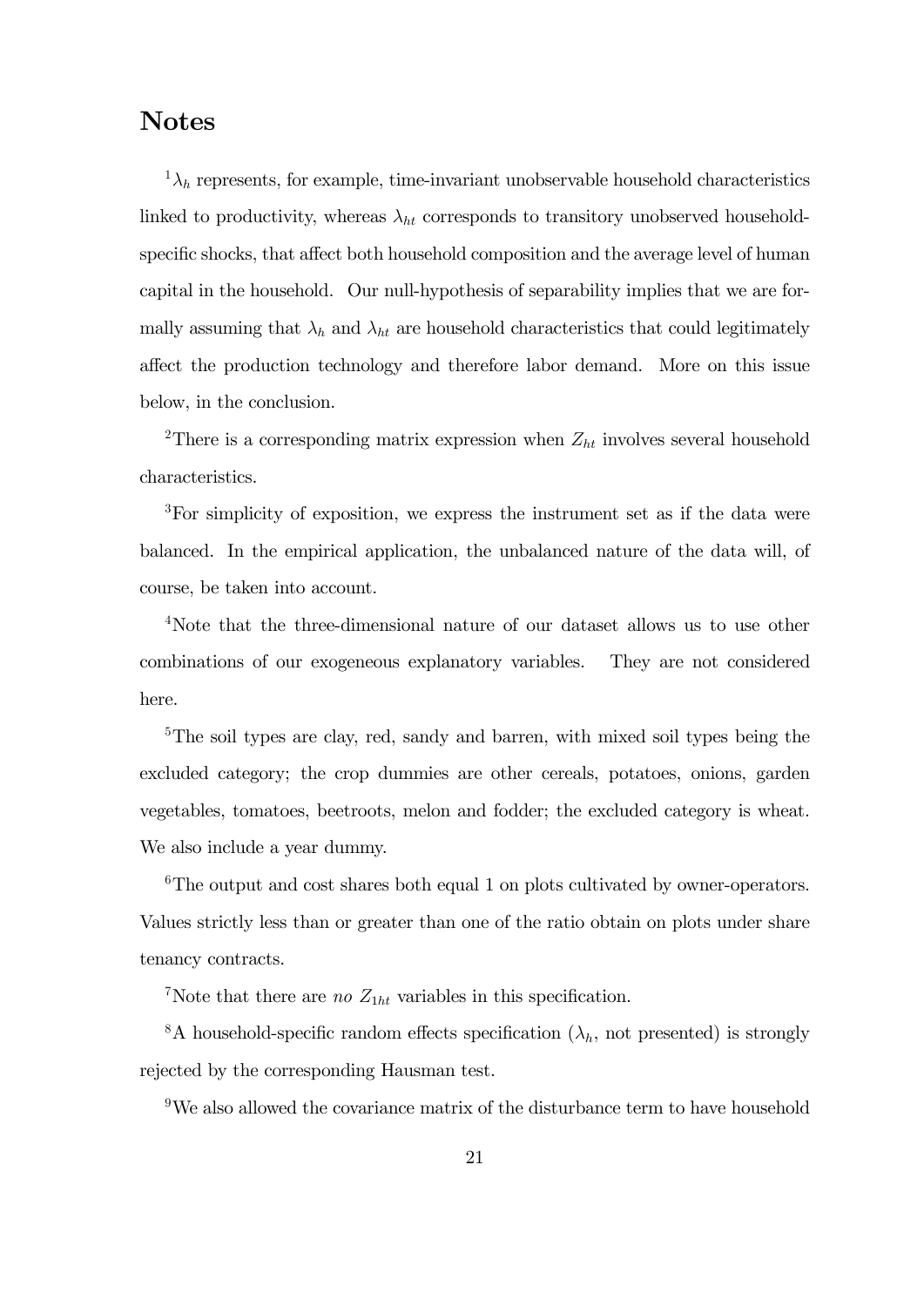cluster effects. Such a covariance matrix has the advantage of being flexible, by allowing for arbitrary intra-cluster correlation and heteroskedasticity at the household level. We thus relax the assumption that the correlation within each cluster is constant and has a nested form. Obviously, our less restrictive specification may lead to some losses in terms of efficiency.

 $10$ Note that all other point estimates presented in column 4 are fairly close to those obtained using household-specific fixed effects in column 2, except for that associated with the irrigated plot dummy and the seeds cost share.

<sup>11</sup>The Shea partial  $R^2$  takes the intercorrelations among the instruments into account.

<sup>12</sup>Obviously, testing our subset of overidentifying restrictions is only valid if the  $X_{1iht}$  variables are uncorrelated with household-time effects. However, as explained above, this assumption seems to be justified from the theoretical standpoint.

## References

- Amemya, T. and T. MaCurdy. 1986. "Instrumental-Variable Estimation of an Error-Components Model." Econometrica 54(4):869—881.
- Baltagi, B. H. and S. Khanti-Akom. 1990. "On Efficient Estimation with Panel Data: An Empirical Comparison of Instrumental Variables Estimators." Journal of Applied Econometrics 5(4):401—406.
- Baltagi, B. H., S. H. Song, and B. C. Jung. 2001. "The Unbalanced Nested Error Component Regression Model." Journal of Econometrics 101(2):357—381.
- Bardhan, P. K. and C. Udry. 1999. Development Microeconomics. Oxford, UK: Oxford University Press.
- Barrett, C. B. 1996. "On Price Risk and the Inverse Farm Size-Productivity Relationship." Journal of Development Economics 51(2):193—215.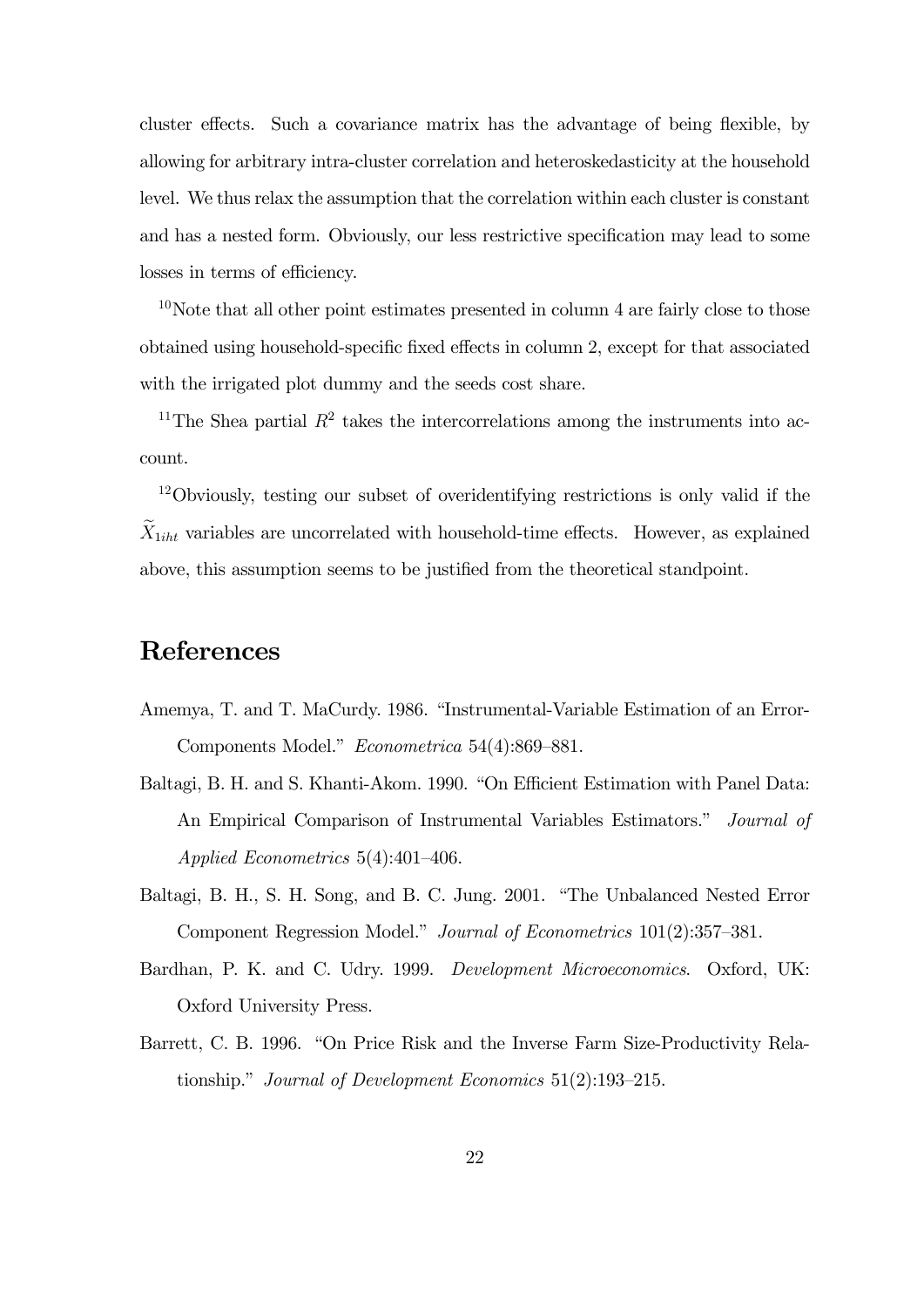- Benjamin, D. 1992. "Household Composition, Labor Markets, and Labor Demand: Testing for Separation in Agricultural Household Models." Econometrica 60(2):287—322.
- Bowden, R. J. and D. A. Turkington. 1984. Instrumental Variables. Cambridge, UK: Cambridge University Press.
- Bowlus, A. and T. Sicular. 2003. "Moving Toward Markets? Labor Allocation in Rural China." Journal of Development Economics 71(2):561—583.
- Breusch, T., G. Mizon, and P. Schmidt. 1989. "Efficient Estimation Using Panel Data." Econometrica 57(3):695—700.
- Carter, M. and P. Olinto. 2003. "Getting Institutions 'Right' for Whom? Credit Constraints and the Impact of Property Rights on the Quantity and Composition of Investment." American Journal of Agricultural Economics 85(1):173—186.
- Carter, M. and Y. Yao. 2002. "Local versus Global Separability in Agricultural Household Models: The Factor Price Equalization Effect of Land Transfer Rights." American Journal of Agricultural Economics 84(3):702—715.
- Cornwell, C. and P. Rupert. 1988. "Efficient Estimation with Panel Data: An Empirical Comparison of Instrumental Variables Estimators." Journal of Applied Econometrics 3(2):149—155.
- Deininger, K. and P. Olinto. 2000. "Why Liberalization Alone Has Not Improved Agricultural Productivity in Zambia: The Role of Asset Ownership and Working Capital Constraints." World Bank Policy Research Working Paper No. 2302, The World Bank, Washington DC.
- Eswaran, M. and A. Kotwal. 1986. "Access to Capital and Agrarian Production Organisation." Economic Journal 96(382):482—498.
- Feder, G. 1985. "The Relation Between Farm Size and Farm Productivity: The Role of Family Labor, Supervision, and Credit Constraints." Journal of Development Economics 18(2-3):297—313.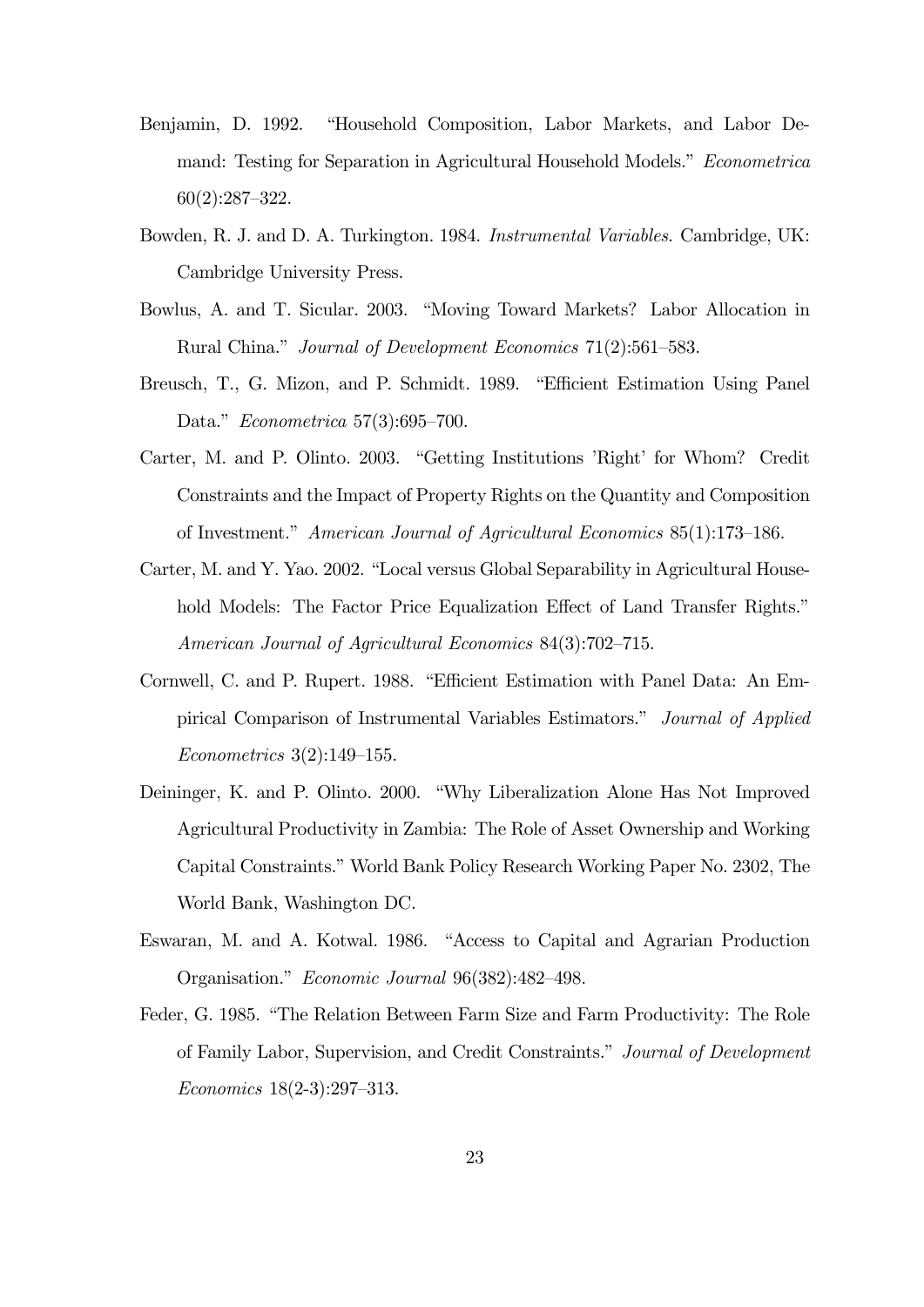- Feder, G., L. J. Lau, J. Y. Lin, and X. Luo. 1990. "The Relationship Between Credit and Productivity in Chinese Agriculture: A Microeconomic Model of Disequilibrium." American Journal of Agricultural Economics 72(4):1151-1157.
- Gardebroek, C. and O. Lansink. 2003. "Estimating Farm Productivity Differentials Using Panel Data: The Hausman-Taylor Approach." Journal of Agricultural Economics 54(3):397—415.
- Gavian, S. and M. Fafchamps. 1996. "Land Tenure and Allocative Efficiency in Niger." American Journal of Agricultural Economics 78(2):460—471.
- Griliches, Z. and J. A. Hausman. 1986. "Errors in Variables in Panel Data." Journal of Econometrics 31(1):93—118.
- Hall, A. R., G. Rudebusch, and D. Wilcox. 1996. "Judging Instrument Relevance in Instrumental Variables Estimation." International Economic Review 37(2):283— 298.
- Hausman, J. and W. Taylor. 1981. "Panel Data and Unobservable Individual Effects." Econometrica 49(6):1377—1398.
- Hayashi, F. 2000. Econometrics. 1st ed. Princeton NJ: Princeton University Press.
- Hsiao, C. 1986. Analysis of Panel Data. Econometric Society Monographs No. 11, 1st ed. Cambridge, UK: Cambridge University Press.
- Jacoby, H. 1993. "Shadow Wages and Peasant Family Labour Supply: An Econometric Application to the Peruvian Sierra." Review of Economic Studies 60(4):903— 921.
- Kevane, M. 1996. "Agrarian Structure and Agricultural Practices in Western Sudan." American Journal of Agricultural Economics 78(1):236—245.
- Laffont, J.-J. and M. Matoussi. 1995. "Moral Hazard, Financial Constraints and Sharecropping in El Oulja." Review of Economic Studies 62(3):381—399.
- Lambert, S. and T. Magnac. 1994. "Measurement of Implicit Prices of Family Labour in Agriculture: An Application to Côte d'Ivoire." In Caillavet, Gyomard, and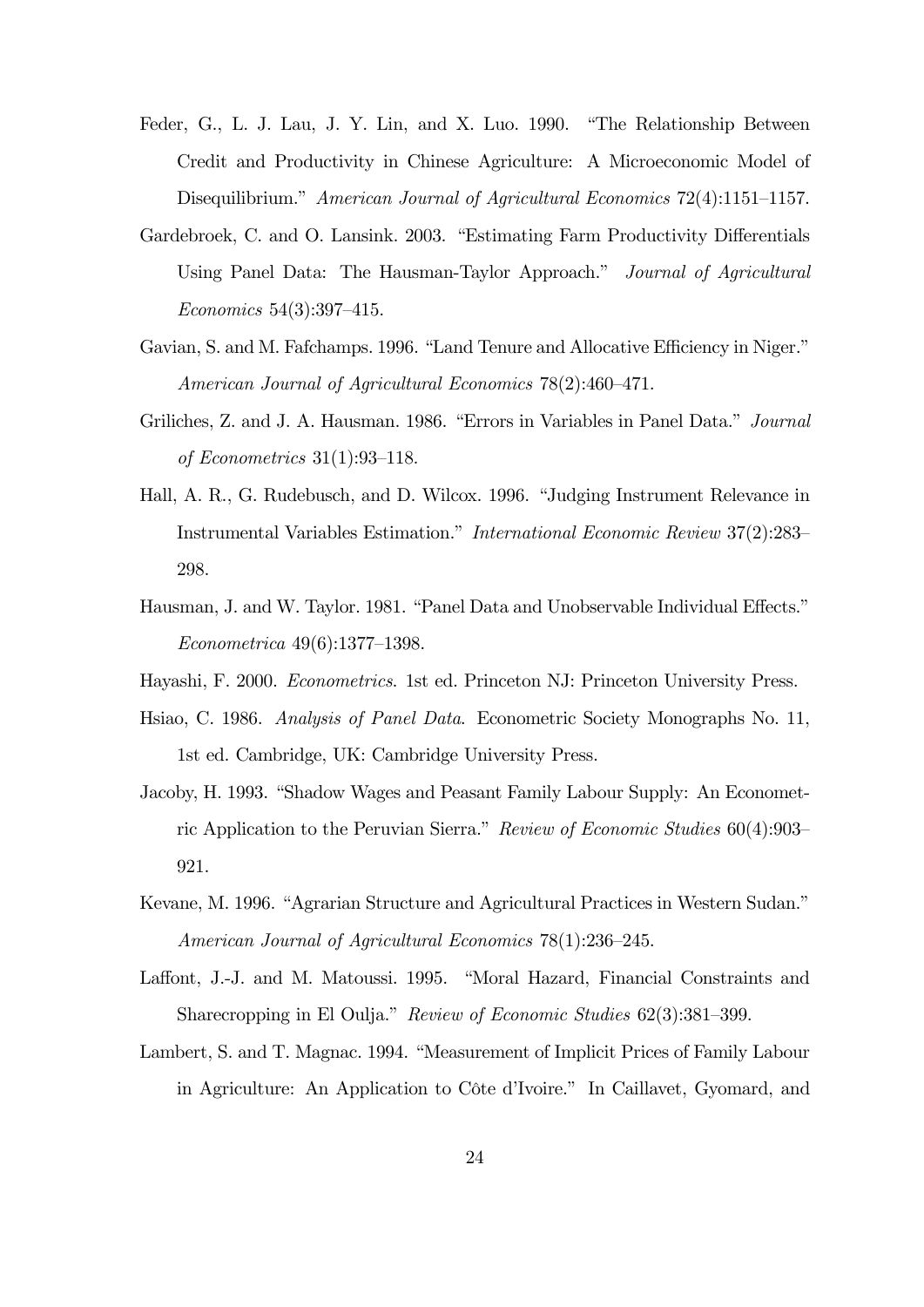Lifran, eds., Agricultural Household Modeling and Family Economics. Amsterdam, The Netherlands: Elsevier Science.

- Lopez, R. 1984. "Estimating Labour Supply and Production Decisions of Self-Employed Farm Producers." European Economic Review 24(1):61—82.
- Matoussi, M. and J. Nugent. 1989. "The Switch to Sharecropping in Medjez-El-Bab." In M. K. Nabli and J. Nugent, eds., The New Institutional Economics and Development: Theory and Applications to Tunisia. New York NY: Elsevier Science.
- Sadoulet, E., A. DeJanvry, and C. Benjamin. 1998. "Household Behavior with Imperfect Labor Market." Industrial Relations 37(1):85—108.
- Singh, I., L. Squire, and J. Strauss, eds. 1986. Agricultural Household Models: Extensions, Applications, and Policy. Baltimore MD: Johns Hopkins University Press.
- Skoufias, E. 1994. "Using Shadow Wages to Estimate Labor Supply of Agricultural Households." American Journal of Agricultural Economics 76(2):215—227.
- Sonoda, T. and Y. Maruyama. 1999. "Effects of the Internal Wage on Output Supply: A Structural Estimation for Japanese Rice Farmers." American Journal of Agricultural Economics 81(1):131—143.
- Udry, C. 1996a. "Efficiency and Market Structure: Testing for Profit Maximization in African Agriculture." Working paper, Department of Economics, Northwestern University.
- –––. 1996b. "Gender, Agricultural Production, and the Theory of the Household." Journal of Political Economy 104(5):1010—1046.

Varian, H. 1978. Microeconomic Analysis. 1st ed. New York NY: Wiley.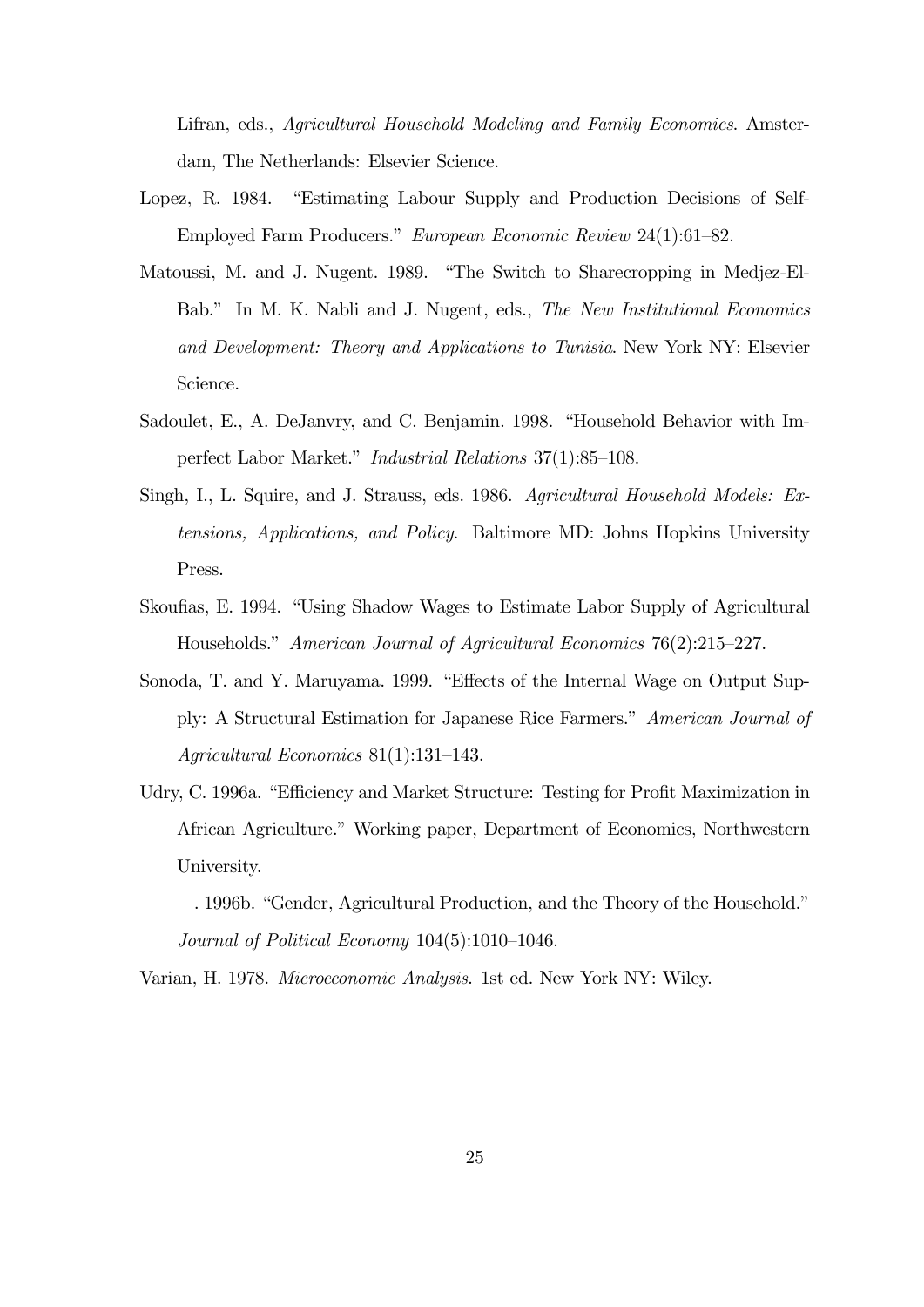| Authors          | Dataset            | Exclusion<br>Estimated |              | Separability |            |
|------------------|--------------------|------------------------|--------------|--------------|------------|
|                  |                    | restrictions           | equation(s)  | Global       | Local      |
| Pitt and         | Indonesia,         | Family morbidity (no.  | Farm profits | <b>Not</b>   | <b>Not</b> |
| Rosenzweig, 1986 | 1978/86            | of sick days)          |              | rejected     | tested     |
|                  |                    |                        |              |              |            |
| Deolalikar, 1988 | India,             | Hh. size and           | Farm outputs | Rejected     | Not.       |
|                  | 1976/78            | weight-for-height      |              |              | tested     |
|                  |                    |                        |              |              |            |
| Benjamin, 1992   | Java,              | Hh. size and           | Hh. labor    | <b>Not</b>   | <b>Not</b> |
|                  | 1980               | composition            | demand       | rejected     | tested     |
|                  |                    |                        |              |              |            |
| Bowlus and       | China,             | Hh. size and           | Hh. labor    | Rejected     | <b>Not</b> |
| Sicular, 2003    | 1990-1993          | composition            | demand       |              | tested     |
|                  |                    |                        |              |              |            |
| Grimard, 2000    | Côte d'Ivoire,     | Hh. composition        | Farm labor   | Rejected     |            |
|                  | 19XX               |                        | demand       |              |            |
| Lopez, $2004$    | Canada,            |                        |              | Rejected     |            |
|                  | $1970$ (agg. data) |                        |              |              |            |
|                  |                    |                        |              |              |            |
|                  |                    |                        |              |              |            |

Table 1: Tests of the Separation Hypothesis Based on Exclusion Restrictions on Household Demographic Characteristics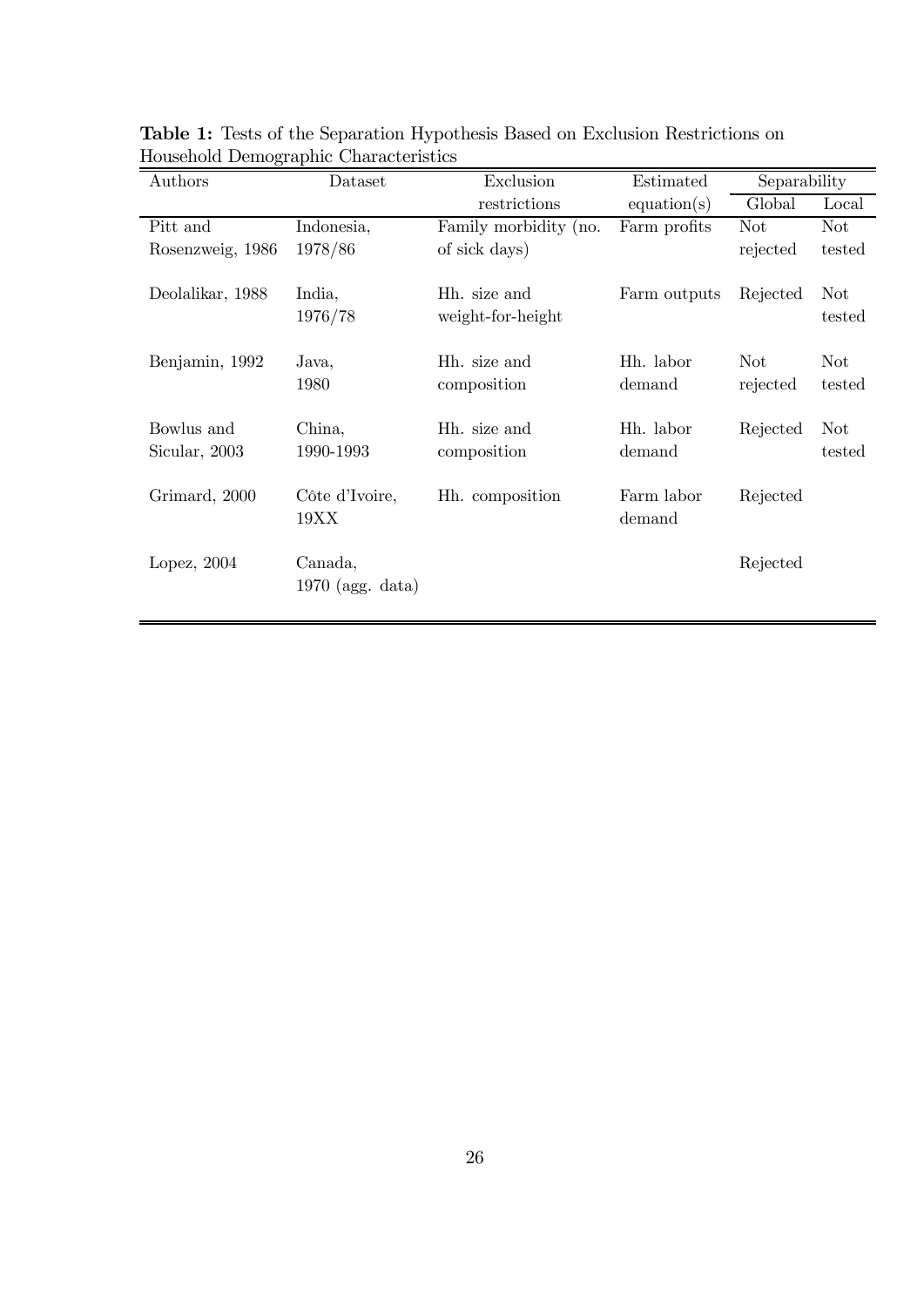| Authors           | Dataset         | Exclusion                                     | Estimated     | Separability |            |
|-------------------|-----------------|-----------------------------------------------|---------------|--------------|------------|
|                   |                 | restrictions                                  | equation(s)   | Global       | Local      |
| Benjamin, 1994    | Java,           | Area harvested                                | Farm output,  |              |            |
|                   | 1980            | (previous year)                               | labor demand  |              |            |
|                   |                 |                                               |               |              |            |
|                   |                 |                                               |               |              |            |
| Carter and        | China,          | Land-labor                                    | Labor demand  | Rejected     | <b>Not</b> |
| Yao, 2002         | 1988, 1993      | endowment ratio                               |               |              | tested     |
| Carter and        | Paraguay,       | Land property rights                          | Cap. invest.  | <b>Not</b>   | <b>Not</b> |
| Olinto, 2003      | 1991, 94        |                                               | demand        | tested       | tested     |
|                   |                 |                                               |               |              |            |
| Feder             | China,          | Liquid assets, hh. size,                      | Output supply | <b>Not</b>   | <b>Not</b> |
| et al, 1990       | 1987            | size of hh. labor force                       |               | tested       | tested     |
|                   |                 |                                               |               |              |            |
| Udry, 1996        | Burkina Faso,   | Hh. size, non-farm                            | Plot output,  | Rejected     |            |
|                   | 1981-85, Kenya, | wealth, total area                            | plot labor    |              |            |
|                   | 1985-87         | on other plots                                | demand        |              |            |
|                   |                 |                                               | Labor         | <b>Not</b>   | <b>Not</b> |
| Sadoulet          | Mexico,<br>1994 | Hh. endowment of                              |               |              |            |
| et al, 1998       |                 | unskilled and skilled<br>labor, hh. migration | intensity     | tested       | tested     |
|                   |                 | assets, assets affecting                      |               |              |            |
|                   |                 | utility                                       |               |              |            |
|                   |                 |                                               |               |              |            |
| Kevane, 1996      | Sudan,          | Wealth, land and                              | Yield per     |              |            |
|                   | 1990            | labor endowments                              | hectare       |              |            |
|                   |                 |                                               |               |              |            |
| Gavian and        | Niger,          | Hh. manpower,                                 | Qty. manure   | Rejected     |            |
| Fafchamps, 1996   | 1990/91         | proxies for hh. wealth                        | on field      |              |            |
| Vakis et al, 2004 | Peru,           | Hh labor endowment                            | Hh.'s on-farm | Rejected     | <b>Not</b> |
|                   | 1997            | and cons. chars., hours                       | work          |              | rejected   |
|                   |                 | worked off-farm                               |               |              |            |
|                   |                 |                                               |               |              |            |

Table 2: Tests of the Separation Hypothesis Based on Exclusion Restrictions on Household Demographic and Other Characteristics.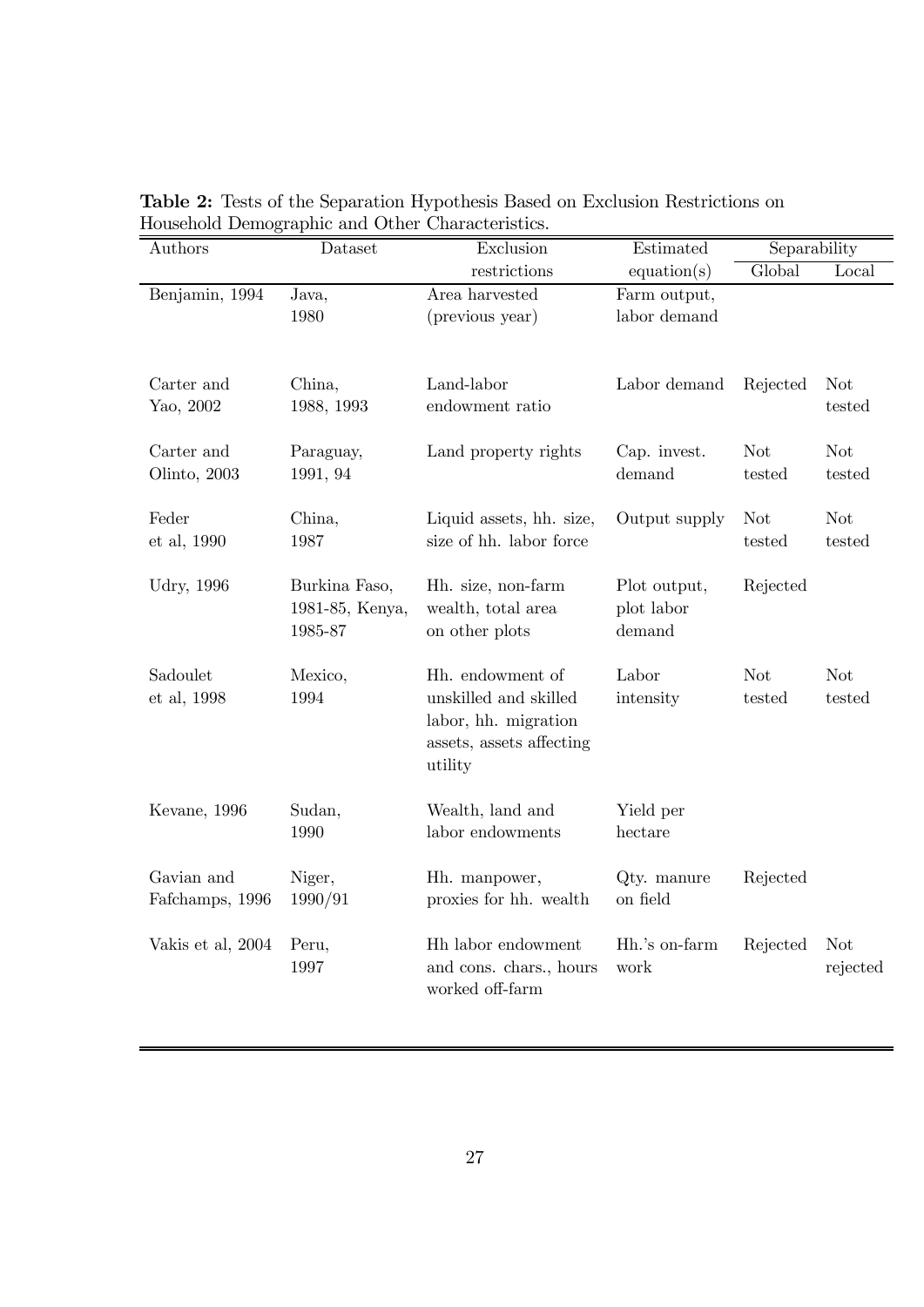|                                                                                       | Mean    | Median | Std. dev. |
|---------------------------------------------------------------------------------------|---------|--------|-----------|
| Person-day labor input per hectare $(Y_{iht})$                                        | 190.860 | 119.0  | 253.271   |
| Plot characteristics $(X_{1iht})$                                                     |         |        |           |
| Soil type 1 (clay)                                                                    | 0.190   | 0.0    | 0.393     |
| Soil type 2 (red)                                                                     | 0.201   | 0.0    | 0.401     |
| Soil type 3 (sandy)                                                                   | 0.446   | 0.0    | 0.497     |
| Soil type 4 (barren)                                                                  | 0.058   | 0.0    | 0.235     |
| Irrigated plot                                                                        | 0.882   | 1.0    | 0.322     |
| Contractual terms $(X_{2iht})$                                                        |         |        |           |
| % of costs paid by the cultivator<br>for:<br>$%$ of output accruing to the cultivator |         |        |           |
| Manure                                                                                | 1.008   | 1.0    | 0.121     |
| Chemical fertilizer                                                                   | 1.016   | 1.0    | 0.145     |
| Irrigation                                                                            | 0.999   | 1.0    | 0.150     |
| Plowing                                                                               | 0.984   | 1.0    | 0.250     |
| Family labor                                                                          | 1.063   | 1.0    | 0.243     |
| Hired labor                                                                           | 1.041   | 1.0    | 0.230     |
| Seeds                                                                                 | 1.008   | 1.0    | 0.094     |
| Transportation                                                                        | 1.006   | 1.0    | 0.171     |
| Surface of plot in hectares                                                           | 5.615   | 1.5    | 13.535    |
| Household size $(Z_{2ht})$                                                            | 8.257   | 7.0    | 5.117     |

Table 3: Summary Statistics, ElOulja, Tunisia (447 Plots (i), 150 Households (h), 196 Household-Years (ht))